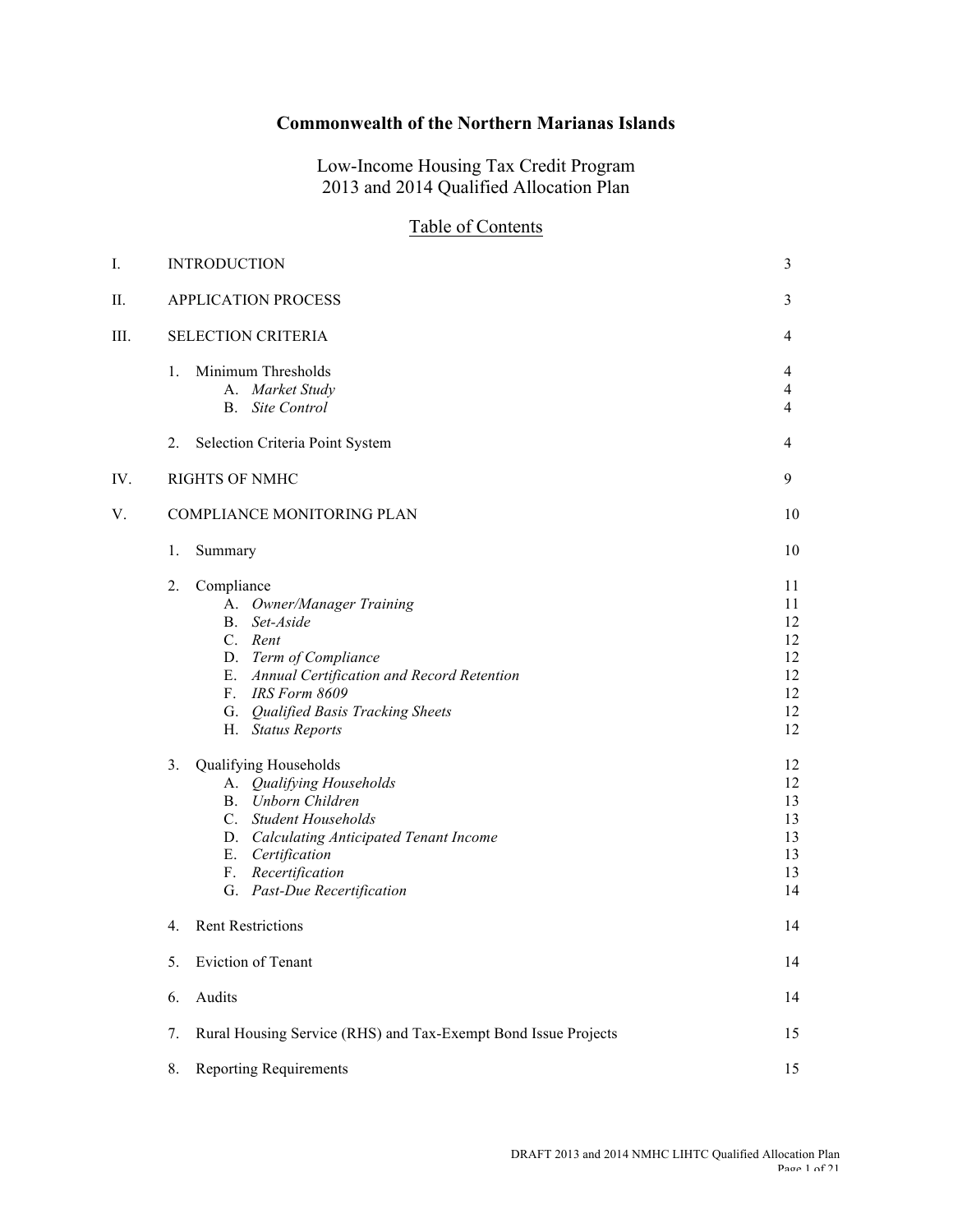|     | 9.<br>Fees                                           | 16 |
|-----|------------------------------------------------------|----|
|     | A. Application Fee                                   | 16 |
|     | <b>B.</b> Good Faith Deposit                         | 16 |
|     | C. Compliance Monitoring Fee                         | 16 |
|     | D. Qualified Contract Processing Fee                 | 16 |
|     | 10. Non-Compliance Penalties                         | 16 |
|     | 11. Additional Use Period                            | 16 |
|     | A. Effective Date                                    | 17 |
|     | Income and Rent Set Aside<br>$\mathbf{B}$ .          | 17 |
|     | <b>Student Households</b><br>$C_{-}$                 | 17 |
|     | D. Available Unit Rule / 140% Rule                   | 17 |
|     | Certification and Recertification<br>Е.              | 17 |
|     | $F_{\tau}$<br>Unit Transfers                         | 17 |
|     | <b>Reporting Requirements</b><br>G.                  | 17 |
|     | H. Site Audit                                        | 17 |
|     | Owner Inspection<br>I.                               | 17 |
|     | J.<br>Correction Period and Non-compliance Penalties | 17 |
| VI. | <b>QUALIFIED CONTRACTS</b>                           | 18 |
|     | <b>Qualified Contract Request</b><br>1.              | 18 |
|     | 2.<br>Qualified Contract Request Application         | 18 |
|     | 3.<br>Other Terms                                    | 19 |
|     | APPENDIX 1                                           | 21 |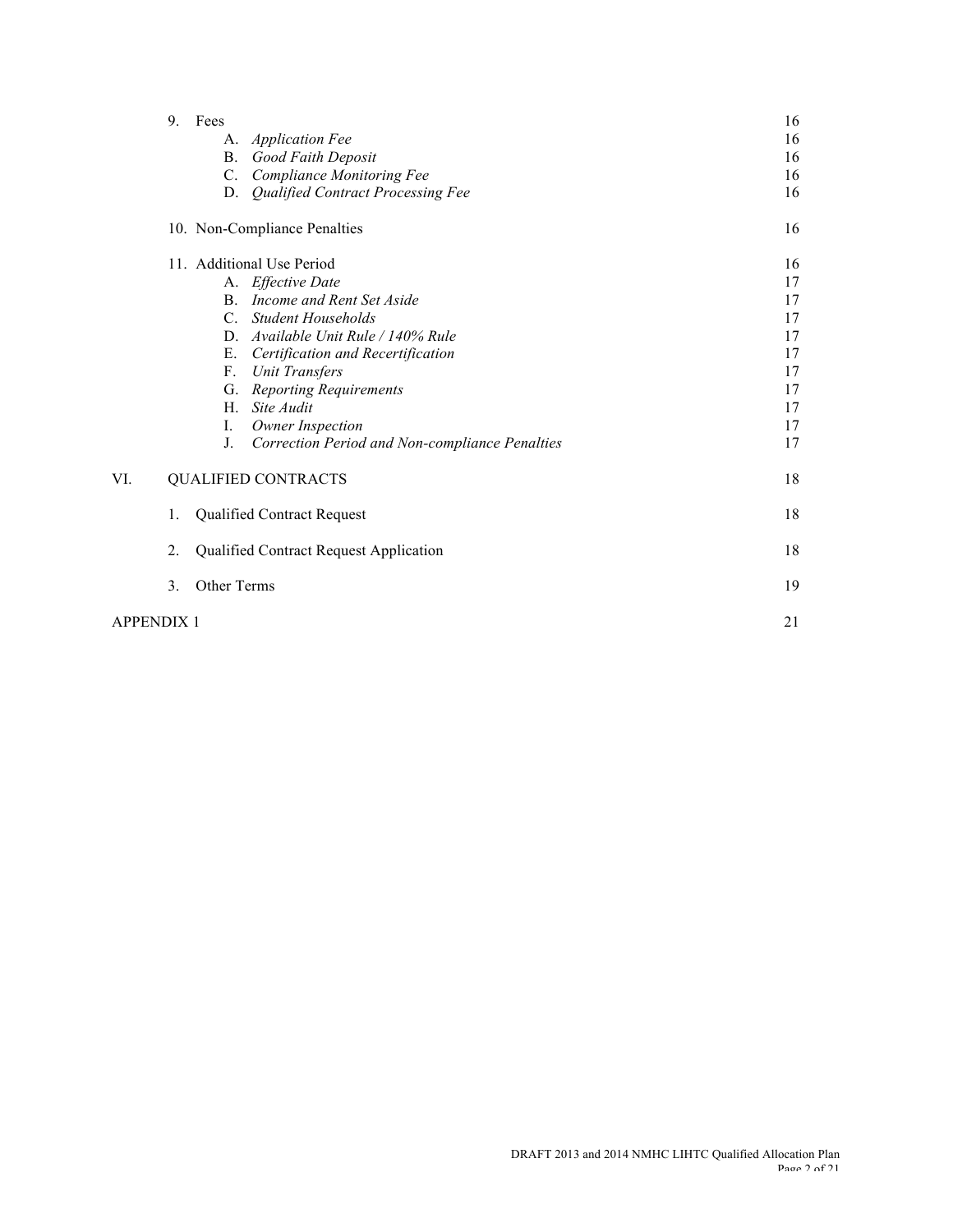#### **Commonwealth of the Northern Marianas Islands**

Low-Income Housing Tax Credit Program 2013 and 2014 Qualified Allocation Plan

#### **I. INTRODUCTION**

Created by the Tax Reform Act of 1986, The Low-Income Housing Tax Credit ("LIHTC") Program is intended to encourage the construction or rehabilitation of low-income rental units. Section 42 of the Internal Revenue Code ("Section 42 IRC") contains the regulations which govern the LIHTC Program which provides Federal tax credits to qualified project owners who agree to maintain all or a portion of a project's units for low-income individuals or families.

Under the Commonwealth of the Northern Mariana Islands ("CNMI"), the Northern Marianas Housing Corporation ("NMHC") has been designated as the agency responsible for the administration of the Federal Low-Income Housing Tax Credit Programs. In accordance with the Omnibus Spending Bill of 2000, Omnibus Budget Reconciliation Act of 1989 and the Budget Reconciliation Bill of 1990, NMHC developed this "Qualified Allocation Plan" ("QAP") which sets forth:

- 1. The criteria to evaluate and allocate tax credits to projects which best meet the housing needs of the State; and
- 2. The procedure to monitor for compliance with the provisions of the LIHTC Program.

### **This allocation plan shall be effective for reservations and awards of LIHTC for calendar year 2013 and 2014. The allocation plan is subject to amendment by the NMHC Board of Directors.**

### **II. APPLICATION PROCESS**

Applications for the Low-Income Housing Tax Credit are available at NMHC's office or by submitting a written request to NMHC at the address shown below.

> Northern Marianas Housing Corporation LIHTC Program, c/o Corporate Director P.O. Box 500514 Saipan, MP 96950

Applications for tax credits should be submitted to NMHC by no later than the deadline specified in the application announcement. Upon receiving an application for tax credits, NMHC shall review the application to ensure that the application is complete and contains all required information. The Corporate Director shall have the right to defer the consideration of any application if, in his sole discretion, such deferral is deemed in the best interests of meeting housing needs.

The allocation plan will utilize a point system to rank projects based upon the evaluation criteria established. The ranking of projects, along with all other relevant data, will determine the priorities to be followed by NMHC in allocating tax credits to the projects under consideration. The scores derived from the point system will be a component of the overall evaluation, and not the sole determining factor for the awarding of tax credits. In addition to the scores derived, NMHC will review all relevant data required in the application. Projects selected under this allocation plan shall then be evaluated as to the minimum amount of tax credits required in order to make the project feasible.

Complete applications shall then be evaluated based upon the criteria established in accordance with the allocation plan to determine the project's rank in relation to other projects in the evaluation. The scores derived from the point system are not the sole determining factor for the awarding of LIHTCs, but are only a component of the overall evaluation. The ranking of projects, along with all other relevant data, will determine the priorities to be followed by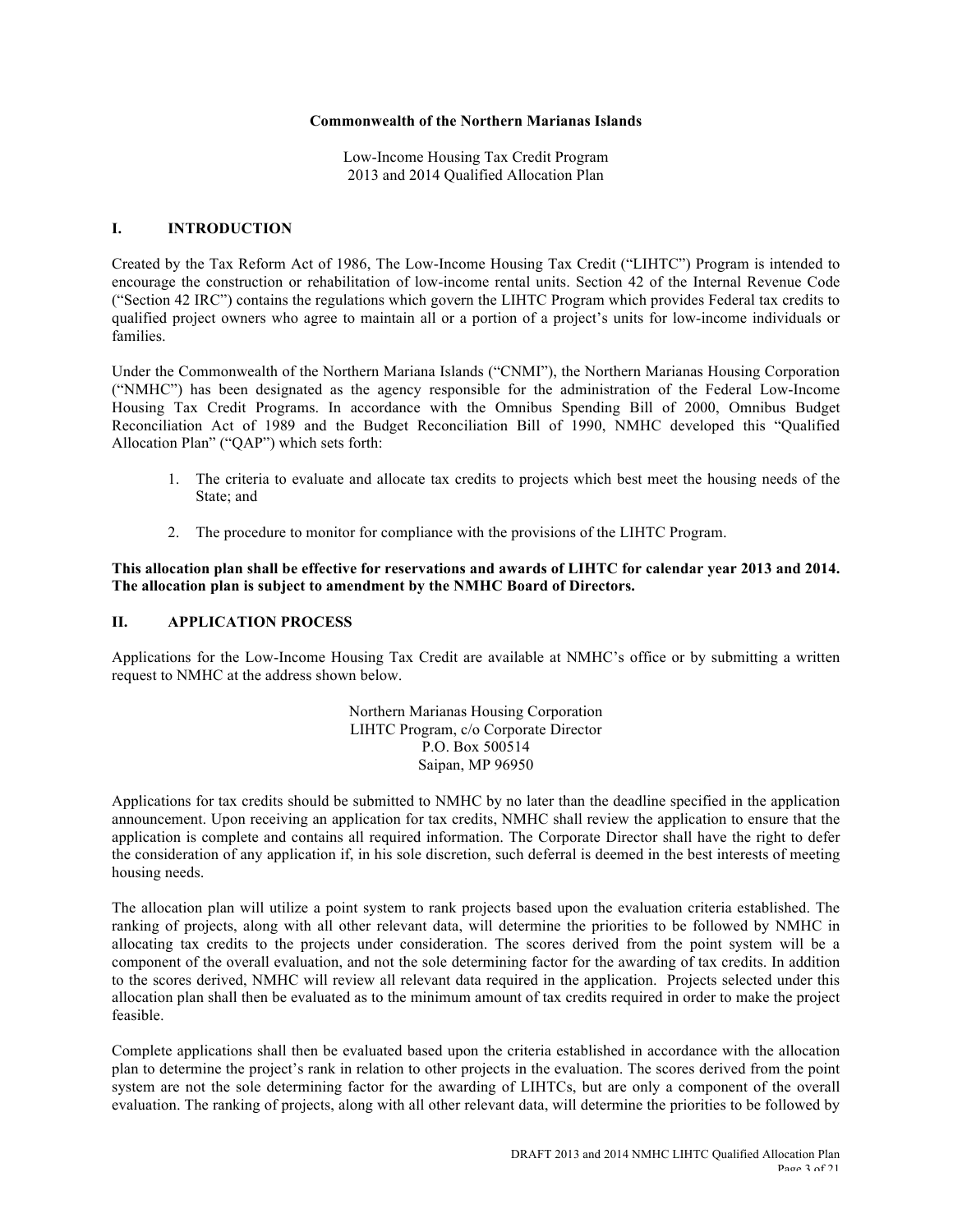NMHC in allocating tax credits to the projects under consideration. Projects receiving the highest ranking shall then be evaluated to determine the minimum amount of tax credits required to make the project feasible. The amount of tax credits reserved or allocated to a particular project will be limited to the amount NMHC, in its sole discretion, deems necessary to make the project feasible.

## **III. SELECTION CRITERIA**

- 1. *Minimum Thresholds* **–** In order to receive consideration for an allocation or award of Low Income Housing Tax Credits, applicants must meet the following Minimum Thresholds requirements:
	- A. *Market Study*:A comprehensive Market Study of the housing needs of low-income individuals in the area to be served by the project by a disinterested party approved by the NMHC must be submitted as part of this application. The Market Study must be completed at the Owner's expense. Any application which fails to submit a Market Study or submits a Market Study dated over six (6) months from the time of application shall be returned to the applicant and will not receive further consideration. *Market Study requirements are specified in Appendix 1.*
	- B. *Site Control*: To receive consideration for an award of LIHTC, the applicant must have control of the site in a form acceptable to the NMHC. Evidence of site control shall be submitted with the application for Low Income Tax Credits. Site control shall be substantiated by providing evidence in the form of an executed lease or sale option agreement, fee simple deed, or any other documentation acceptable to the NMHC. Evidence of site control must be provided for all proposed sites.
- 2. *Selection Criteria Point System* **–** Each application will be evaluated and awarded points in accordance with the following criteria. Unless otherwise indicated, all references to low-income unit(s) or low-income rental unit(s) shall mean low-income housing tax credit unit(s).

|     | <b>CRITERIA</b>                                                                                   | <b>Points</b> |
|-----|---------------------------------------------------------------------------------------------------|---------------|
| 1.  | Project will provide low-income units for a longer period than is required under Section 42 IRC.  | $0 - 10$      |
| 2.  | Project will provide a greater percentage of low-income units than required under Section 42      | $1 - 10$      |
|     | IRC.                                                                                              |               |
| 3.  | has the appropriate zoning or the applicant has secured<br>Project<br>the<br>necessary            | 0 or 7        |
|     | exemptions/variances to construct the project as proposed.                                        |               |
| 4.  | The applicant demonstrates that all low-income units will be made available to people holding     | $0$ or $6$    |
|     | valid Section 8 vouchers.                                                                         |               |
| 5.  | The project will serve tenant populations of individuals with children and will provide three (3) | 0 or 10       |
|     | bedroom units or larger for at least 60% of all low-income units in the project.                  |               |
| 6.  | Project will give preference to special tenant populations.                                       | $0$ or $3$    |
| 7.  | The project is participating with a local tax-exempt organization and is sponsored by a qualified | $0$ or $1$    |
|     | non-profit, tax-exempt organization as defined in Section 42 IRC.                                 |               |
| 8.  | The ratio of total tax credits requested as a percentage of total project cost.                   | $0 - 5$       |
| 9.  | The project will be receiving project-based rental assistance subsidies which would result in     | $0 - 4$       |
|     | eligible tenants paying approximately 30% of their gross monthly income towards rent.             |               |
| 10. | Local Government Support.                                                                         | $0 - 2$       |
| 11. | Developer will commit to offer the units to sale or lease at the end of the fifteen-year          | 0 or 10       |
|     | compliance period or any extended use period first to existing tenants.                           |               |
| 12. | Project is located in a qualified census tract, the development of which contributes to a         | 0 or 2        |
|     | concerted community revitalization plan as determined by NMHC.                                    |               |
| 13. | Project location and market demand.                                                               | $0 - 15$      |
| 14. | Developer experience.                                                                             | $-8 - 10$     |
| 15. | Overall project feasibility.                                                                      | $0 - 10$      |
| 16. | Energy Efficiency and Green Building.                                                             | $0 - 5$       |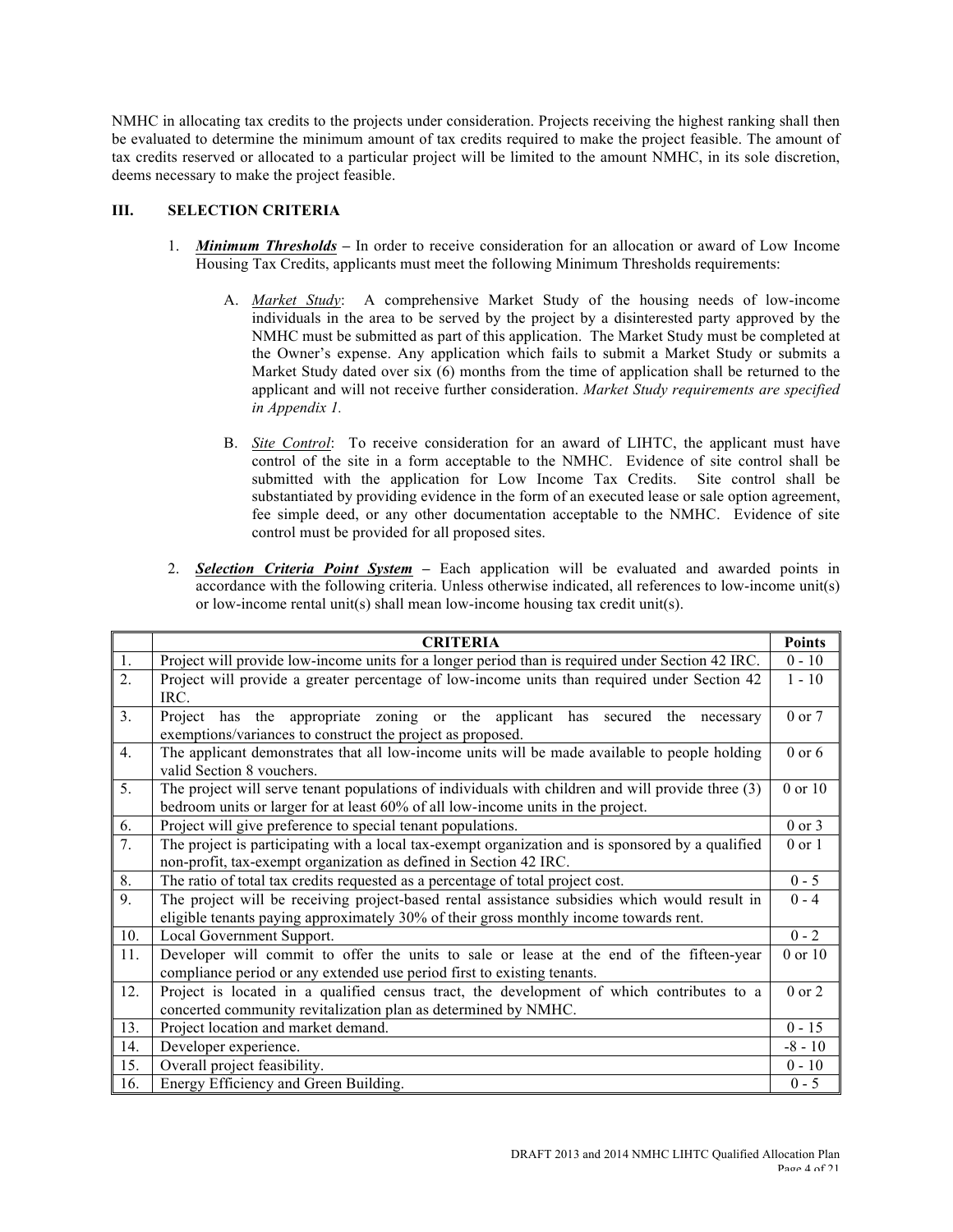• **Criteria 1 (0 – 10 Points)**:Project will provide low-income units for a longer period than is required under Section 42 IRC. Applicants electing to commit to an additional use period beyond the 15-year LIHTC compliance period (collectively the Extended Use Period) will be awarded points based on the table below. By making this election, the applicant elects to waive its right to exercise a request for a qualified contract pursuant to Section  $42(h)(6)(E)(i)(II)$ . The elections will be recorded in the Restrictive Covenant Document. Points will be awarded based on the following:

| No additional use period | 0 Points  |
|--------------------------|-----------|
| $15$ to 19 years         | 4 Points  |
| $20$ to 24 years         | 6 Points  |
| 25 to 29 years           | 8 Points  |
| 30 years or more         | 10 Points |

• **Criteria 2 (1 – 10 Points)**: Project will provide a greater percentage of low-income units than required under Section 42 IRC. With respect to the set-aside affordability, if a project provides:

| 20% of the project to households earning less than 50% of AMGI, OR 40% of the project to<br>households earning less than 60% of the AMGI | 1 Point   |
|------------------------------------------------------------------------------------------------------------------------------------------|-----------|
| 40% of the project to households earning 50% or less of AMGI, OR 60% of the project to                                                   | 2 Points  |
| households earning 60% or less of AMGI                                                                                                   |           |
| 60% of the project to households earning 50% or less of AMGI, OR 80% of the project to                                                   | 3 Points  |
| households earning 60% or less of AMGI                                                                                                   |           |
| 100% of the project to households earning 60% or less of AMGI                                                                            | 10 Points |

• **Criteria 3 (0 or 7 Points)**: Project has the appropriate zoning or the applicant has secured the necessary exemptions/variances to construct the project as proposed. The applicant's readiness to proceed with the development of this project with respect to development approvals:

| The applicant has obtained all necessary zoning and entitlements for the property, including<br>subdivision approvals and upon receipt of credits, is ready to proceed with the development<br>of the project without any additional development approvals other than customary land | 7 Points |
|--------------------------------------------------------------------------------------------------------------------------------------------------------------------------------------------------------------------------------------------------------------------------------------|----------|
| disturbance and building permits.                                                                                                                                                                                                                                                    |          |
| Project is not appropriately zoned and/or does not conform to State Land Use regulations or<br>requires 201 G, variances, subdivision approval or any other exemption from any local or<br>state land use restrictions.                                                              | 0 Points |

• **Criteria 4 (0 or 6 Points)**: The applicant demonstrates that all low-income units will be made available to people holding valid Section 8 vouchers.

| If the answer to the question is " $NO$ "                                                     | 0 Points |
|-----------------------------------------------------------------------------------------------|----------|
| If the answer to the question is "YES" and the applicant is able to demonstrate that all low- | 6 Points |
| income units will be available to people holding valid Section 8 vouchers.                    |          |

• **Criteria 5 (0 or 10 Points)**: The project will serve tenant populations of individuals with children and will provide three (3) bedroom units or larger for at least 60% of all low-income units in the project.

| If the answer to the question is "NO"     | Points |
|-------------------------------------------|--------|
| If the answer to the question is<br>"YES" | Points |

• **Criteria 6 (0 or 3 Points)**: Project will commit to serve tenant populations with special housing needs (special needs groups are "persons for whom social problems, age, or physical or mental disabilities impair their ability to live independently and for whom such ability can be improved by more suitable housing conditions.") OR elder or elderly household tenant populations. *Applicants may receive points for electing to serve one of these tenant populations.*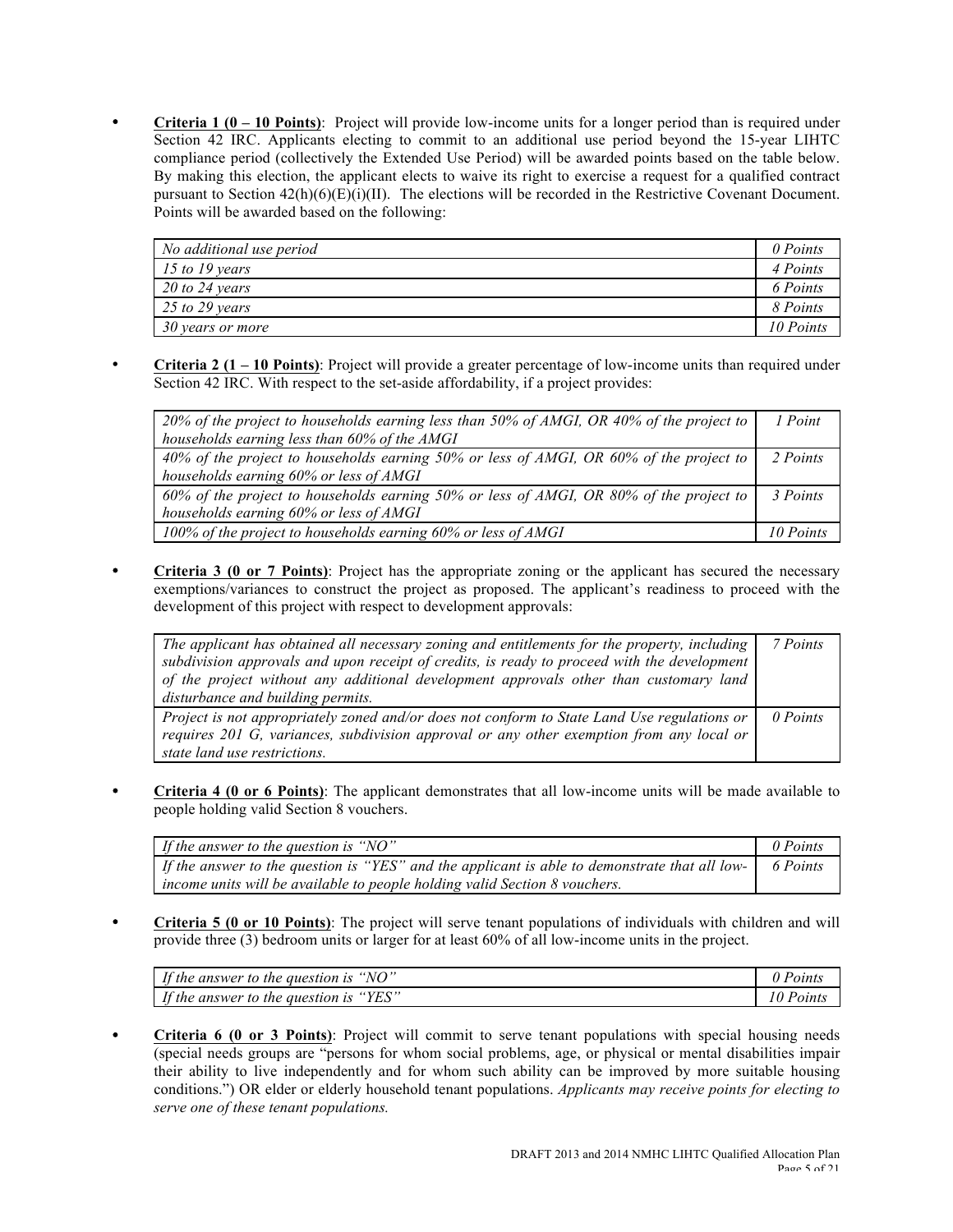Projects may receive 3 points for this criterion if it commits to the following:

| The project will set-aside at least 20% of all units for tenant populations with special housing<br>$needs^*$ | 3 Points |
|---------------------------------------------------------------------------------------------------------------|----------|
| The project will set-aside all units for elder or elderly household tenant populations                        | 3 Points |

\* To receive consideration for this criterion, a) the project must commit to provide case management or services specific to this population or special facilities to accommodate the physically disabled and b) the Market Study shall specifically address the housing needs for the special needs group.

• **Criteria 7 (0 or 1 Point)**: The project is participating with a local tax-exempt organization and is sponsored by a qualified non-profit, tax-exempt organization as defined in Section 42 IRC.

| $\mathbf{r}$<br>"NO"<br>the answer to the question is            | 'oınts   |
|------------------------------------------------------------------|----------|
| $\mathbf{r}$<br>$\cdot$ "YES"<br>f the answer to the question is | $"$ oini |

• **Criteria 8 (0 – 5 Points)**: The ratio of total tax credits requested as a percentage of total project cost. If total federal tax credit requested (gross) as a percentage of total project cost is:

| Greater than 90% of total project cost | 0 Points |
|----------------------------------------|----------|
| 81% through 90% of total project cost  | 1 Point  |
| 71% through 80% of total project cost  | 2 Points |
| 51% through 60% of total project cost  | 3 Points |
| 61% through 70% of total project cost  | 4 Points |
| 50% or less of total project cost      | 5 Points |

• **Criteria 9 (0 – 4 Points)**: The project will be receiving project-based rental assistance subsidies which would result in eligible tenants paying approximately 30% of their gross monthly income towards rent. Eligible programs shall include, but not be limited to, the Rural Development 515 Loan Program and HUD Section 8 project-based Rental Assistance Program.

| If the answer to the question is "NO"     | Point:     |
|-------------------------------------------|------------|
| If the answer to the question is " $YES"$ | $Points^*$ |

\* If the whole project has project based subsidies then 4 points is awarded, if only a portion of a project has project based subsidies, then the scoring will be adjusted based upon the percentage of units subsidized. The percentage is derived as "Number of Subsidized Units/Tax credit and non-tax credit subsidized units," provided they are developed simultaneously.

• **Criteria 10 (0 – 2 Points)**: Local government support – The project will receive a below market loan or grant from a State or local governmental agency other than NMHC, which in total amounts to ten percent (10%) or more of the total development cost.

| The project has not applied for a below market loan or grant from a government agency, or if                                                                                               | 0 Points |
|--------------------------------------------------------------------------------------------------------------------------------------------------------------------------------------------|----------|
| the total amount applied for is less than 10% of total development costs.                                                                                                                  |          |
| The project has applied for a below market loan or grant from a government agency.<br>(Documentation must be provided evidencing that an application for financing has been<br>submitted.) | 1 Point  |
| The project has received a commitment from a government agency. (A copy of a commitment<br>letter or contractual agreement must be included in the application.)                           | 2 Points |

• **Criteria 11 (0 or 10 Points)**: Developer will commit to offer the units to sale or lease at the end of the fifteen-year compliance period or any extended use period first to existing tenants who can qualify through currently available home ownership programs or other funding sources.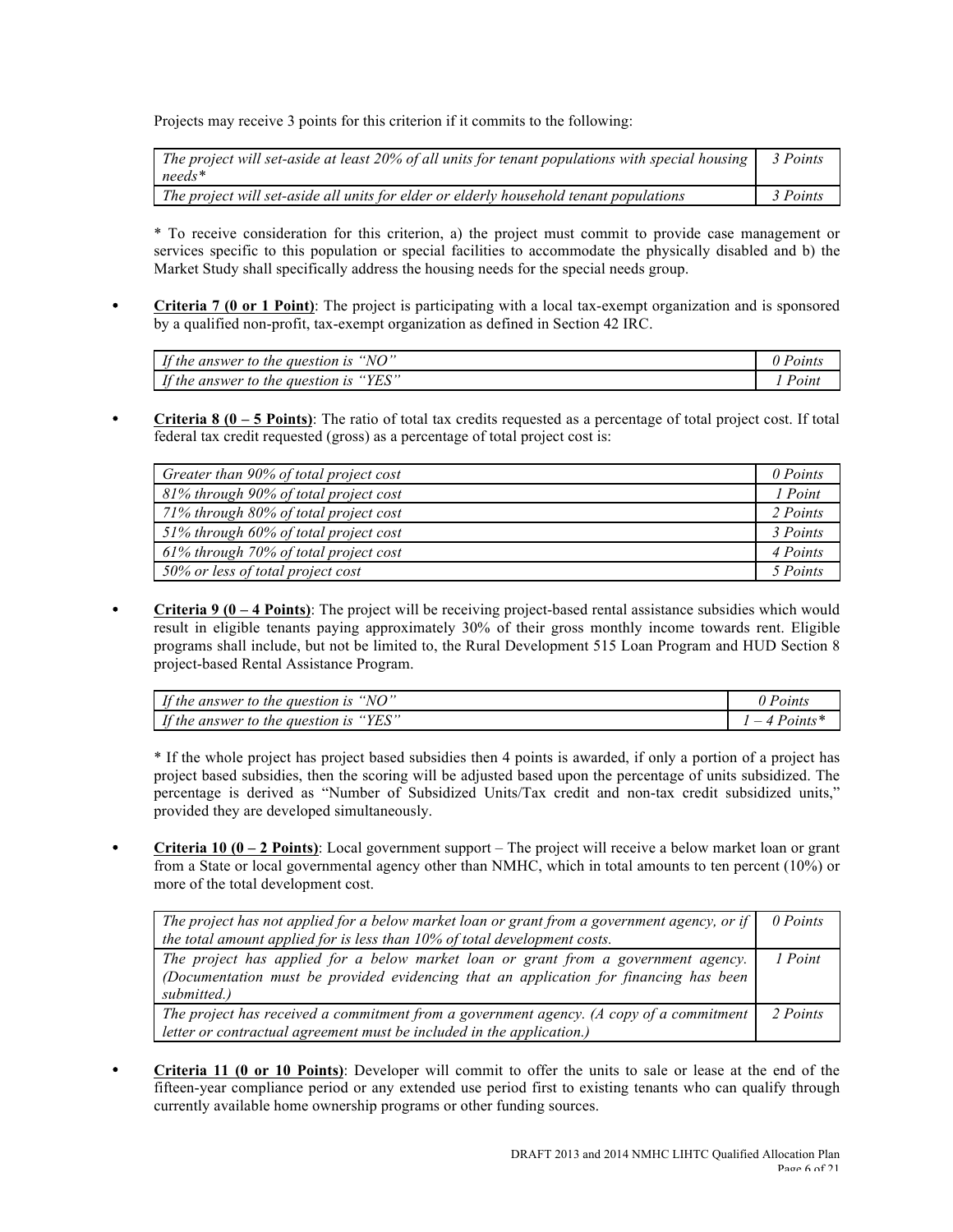| If the answer to the question is<br>"NO"                       | 'oints |
|----------------------------------------------------------------|--------|
| If the answer to the question is $\theta$<br>$\lrcorner$ "YES" | 'oınts |

• **Criteria 12 (0 or 2 Points)**: Project is located in a qualified census tract, the development of which contributes to a concerted community revitalization plan as determined by NMHC (i.e. site is located in an Enterprise Community, Empowerment Zone, or part of a County redevelopment plan).

| If the answer to the question is<br>$\degree$ NO" |        |
|---------------------------------------------------|--------|
| If the answer to the question is<br>"YES"         | 'oınts |

To receive consideration for this criterion, the applicant must provide an explanation on how this project is in compliance with such plan and its benefit to the overall community. The applicant must provide a letter of interest or a binding agreement with the government agency administering the community revitalization plan.

• **Criteria 13 (0 – 15 Points)**: Project location and market demand – Based on the strength of the comprehensive Market Study, points awarded will be based on NMHC's evaluation of the following factors:

| Employment opportunities, schools, medical facilities located in the immediate vicinity of the      | 5 Points |
|-----------------------------------------------------------------------------------------------------|----------|
| project site                                                                                        |          |
| Recreational facilities, shopping facilities, located in the immediate vicinity of the project site | 2 Points |
| Documented/supported market demand                                                                  | 2 Points |
| Proposed rental rates are below market rents for the immediate surrounding area?                    | 2 Points |
| Housing characteristics (e.g., design, density) appropriate for neighborhood                        | 2 Points |
| Neighborhood conducive for senior or family use                                                     | 2 Points |

• **Criteria 14 (-8 – 10 Points)**: Developer experience – The points awarded will be based on NMHC's evaluation of the following factors:

| Development Team has successfully met program objectives on past proposals which include | 8 Points   |
|------------------------------------------------------------------------------------------|------------|
| LIHTC developments in other states or jurisdictions                                      |            |
| Development Team has failed to meet program objectives on past proposals or any NMHC     | - 8 Points |
| programs                                                                                 |            |
| Development Team has successfully completed similar projects                             | 2 Points   |

• **Criteria 15 (0 – 10 Points)**: Overall project feasibility – The points awarded will be based on NMHC's evaluation of the following factors that could impact the overall project feasibility:

| Documentation of development costs                                 | 2 Points |
|--------------------------------------------------------------------|----------|
| Documentation of operating costs                                   | 2 Points |
| Debt Service Coverage Ratio of $>1.15x$                            | 2 Points |
| Operating reserves equal to 3 months of monthly operating expenses | 2 Points |
| Financial Commitments in place                                     | 2 Points |

• **Criteria 16 (0 – 10 Points)**: Energy Efficiency and Green Building – Projects electing to incorporate energy efficient practices that promote resource conservation will be awarded points. Projects will be awarded points based on the following:

| Project will not incorporate energy efficient practices.                                     | 0 Points |
|----------------------------------------------------------------------------------------------|----------|
| Project will elect to include one (1) General Energy Efficiency or Green Building Criteria   | 1 Point  |
| and one (1) Energy Star Criteria from the list below.                                        |          |
| Project will elect to include two (2) General Energy Efficiency or Green Building Criteria   | 2 Points |
| and two (2) Energy Star Criteria from the list below.                                        |          |
| Project will elect to include three (3) General Energy Efficiency or Green Building Criteria | 3 Points |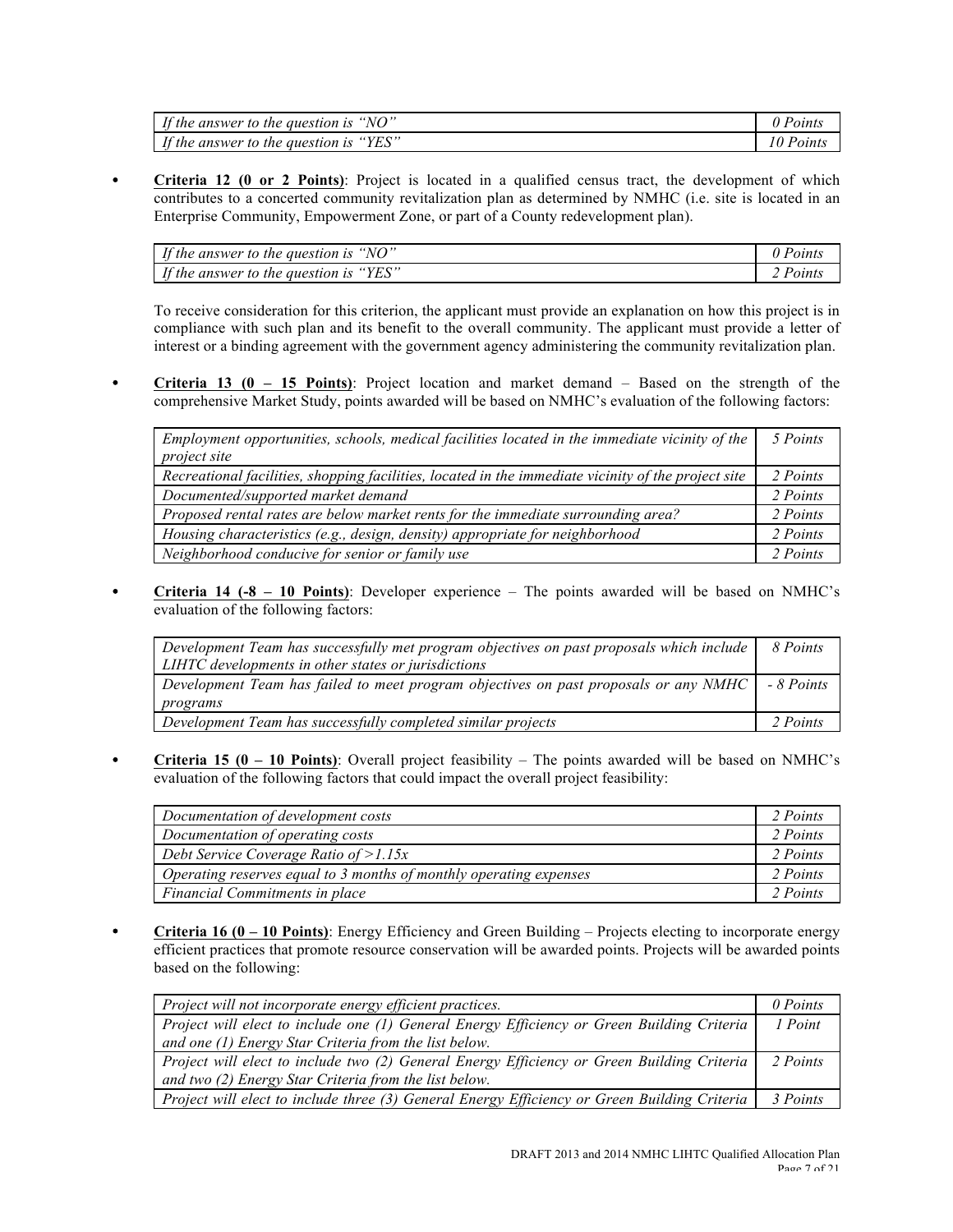| and three (3) Energy Star Criteria from the list below.                                     |          |
|---------------------------------------------------------------------------------------------|----------|
| Project will elect to include four (4) General Energy Efficiency or Green Building Criteria | 4 Points |
| and four (4) Energy Star Criteria from the list below.                                      |          |
| Project will elect to include five (5) or more General Energy Efficiency or Green Building  | 5 Points |
| Criteria and five (5) or more Energy Star Criteria from the list below.                     |          |

Energy Star Criteria:

- Installation of solar thermal, tankless, or tank type water heaters that meet ENERGY STAR standards;
- Installation of five or more ENERGY STAR qualified light fixtures, ceiling fans equipped with lighting fixtures, and/or ventilation fans in each unit;
- Installation of photosensors or timers on all outdoor lighting and ENERGY STAR or high efficiency commercial grade lighting fixtures (T8) in all common areas;
- Installation of ENERGY STAR appliances including refrigerators, dishwashers, and clothes washers (horizontal axis) in each unit;
- Reducing heat island effects by using ENERGY STAR low emissive roofing products for at least 50% of the roof area; or a combination of high-albedo and vegetated roof covering 75% of the roof area. Reduce asphalt surface areas and use low emissive pavement coatings and materials for at least 25% of paved surfaces;
- Installation of an ENERGY STAR qualified HVAC (Heating Ventilation Air Conditioning) System.

## General Energy Efficiency and Green Building Criteria:

- Installation of water conserving plumbing fixtures: High Efficiency Toilets (less than 1.28 gallons per flush), showerheads with rated flow less than 1.75 gallons per minute (gpm), kitchen aerators with rated flow less than 1.5 gpm, and bathroom aerators with rated flow less than 1.0 gpm;
- Using flooring and exterior building materials that do not contain poly-vinyl chloride (PVC) such as brick or cement fiber siding over vinyl siding and concrete, bamboo, cork, or linoleum over vinyl flooring;
- Provide an easily accessible area dedicated to recycling (at a minimum) newspaper, corrugated cardboard, glass bottles and jars, aluminum cans, and plastic containers  $(\#1 \& \#2)$ ;
- Utilizing low-VOC paints, primers, organic compound sealers, and adhesives, and composite or engineered wood specified to be free of added urea formaldehyde;
- All carpet must be Green Label or Green Label Plus certified carpet approved by the Carpet and Rug Institute;
- Implementing renewable energy technologies such as photovoltaics, geo-thermal heat pumps, wind turbines, etc. to provide at least 5% of the property's annual energy consumption;
- Use products manufactured, harvested, and assembled in the CNMI for 10% of the project based on cost to reduce transportation impact and improve local markets;
- Using at least 25% reclaimed or recycled content materials such as brick, framing lumber, recycled concrete and aggregates, recycled gypsum board, and fly ash concrete;
- Minimizing irrigation needs by selecting native trees and plants that are appropriate to the site's soils and microclimate. If irrigation is necessary, use an irrigation system that will deliver at least 50% non-potable water (recycled water, gray water, or collected rainwater);
- Locating projects within 1 mile of at least four community and/or retail facilities (grocery store, drug store, parks, schools, libraries, cultural centers, and other public facilities used by the residents). Include sidewalks or suitable pathways linking the development to public spaces.
- Apply for other green certification. Type of certification needs to be identified when the application is submitted.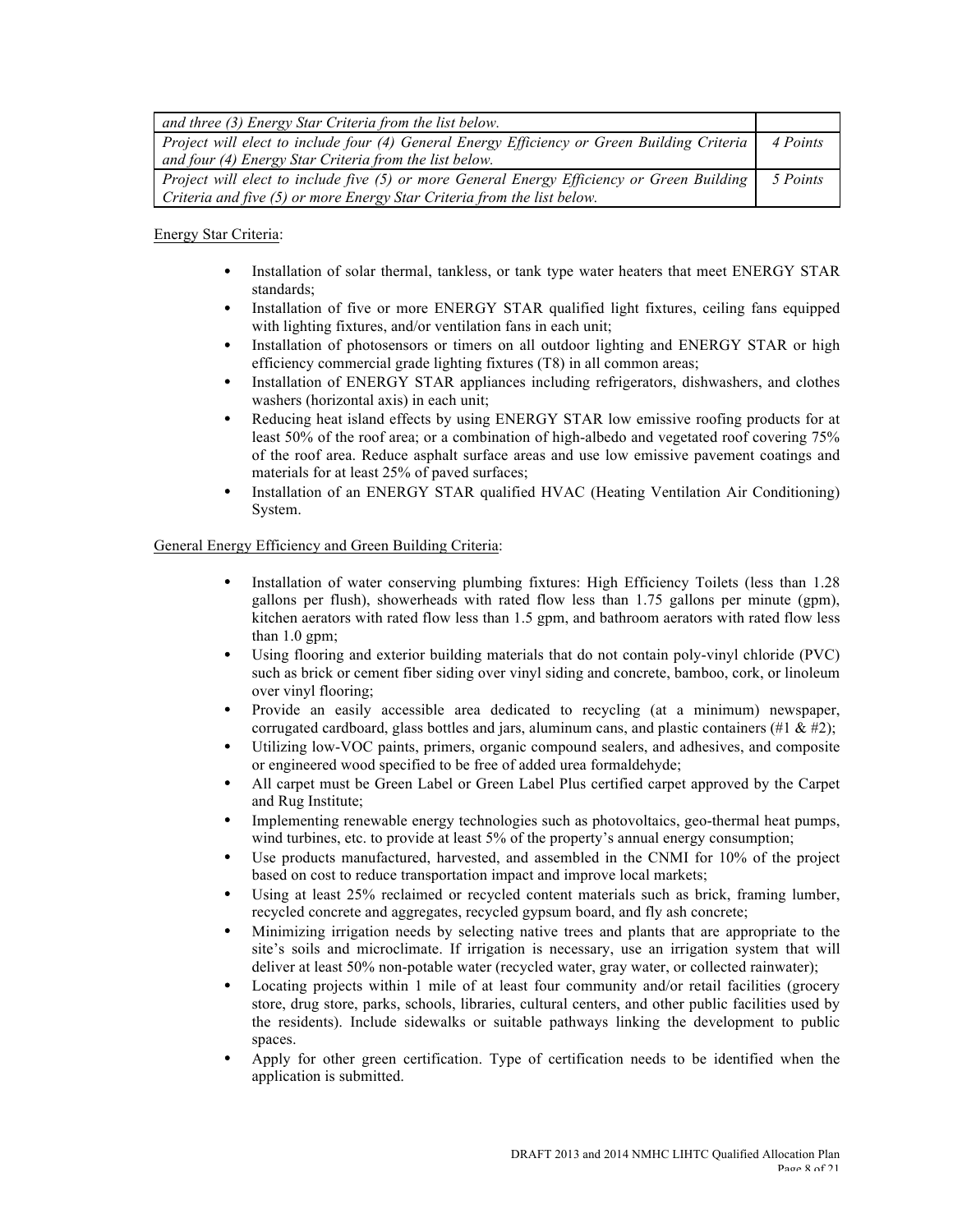- Installation of insulation that exceeds the CNMI Building Code in order to provide energy efficiency over the extended period of the projected life of the project.
- Develop and implement a construction waste management plan to reduce the amount of material sent to the landfill by at least 25%.
- Project plans and specifications call for labeling of all storm drains to clearly indicate where the drain leads.
- For properties built before 1978, use lead-safe work practices during renovation, remodeling, painting, and demolition.
- Install a ventilation system for the building providing adequate fresh air per ASHRAE (American Society of Heating, Refrigerating, and Air Conditioning Engineers) standards.

Upon completion of the project, a certification from a third party, architect, or engineer verifying the green building practices listed above have been used to construct or rehabilitate the building shall be submitted. Failure to provide the certification may result in forfeiture of the good faith deposit.

## **IV. RIGHTS OF NMHC**

- 1. NMHC reserves the right to disapprove any application or project for any tax credit reservation or allocation, regardless of ranking under the criteria and point system as contained in section III of this QAP. The Corporate Director or his designated representative shall have the authority to defer consideration of any application if, in his sole discretion, such deferral is deemed in the best interest of meeting housing needs and NMHC's.
- 2. NMHC reserves the right, in its sole discretion, to:
	- A. Hold back a portion of the annual state and federal housing credit ceiling for use during later reservation cycles;
	- B. Carryover a portion of the current year's housing credit ceiling for allocation to a project which has not yet been placed in service; and
	- C. Under certain conditions, issue a reservation for up to seventy-five (75%) percent of the next year's housing credit ceiling.
- 3. NMHC is required under the I.R.C. of 1986, as amended, to allocate the minimum amount of tax credits required to make a project feasible. The determination of the amount of tax credits to be reserved or allocated to a project shall be made solely at the discretion of NMHC. NMHC may, at the time of issuance of the IRS Form(s) 8609 for the project, decrease the amount of tax credits allocated to a project based on the actual cost and financing of the project.
- 4. NMHC may, at its sole discretion under certain circumstances, conduct a special round after the final scheduled round for a year for projects:
	- A. Where the applicant's tax counsel has attested to an itemization of how the ten percent (10%) test prescribed by Code Section 42(h)(1)(E) will be met;
	- B. Which have no deficient application items; and
	- C. For which all exhibits have been submitted ("Year-End Round"). Year-End Round projects will receive a Carryover Allocation, not a reservation of LIHTCs, which may contain certain conditions and time periods for satisfying them. The circumstances for conducting a Year-End Round are:
		- 1. Availability of LIHTCs; and
		- 2. Potential loss of LIHTCs to the national pool.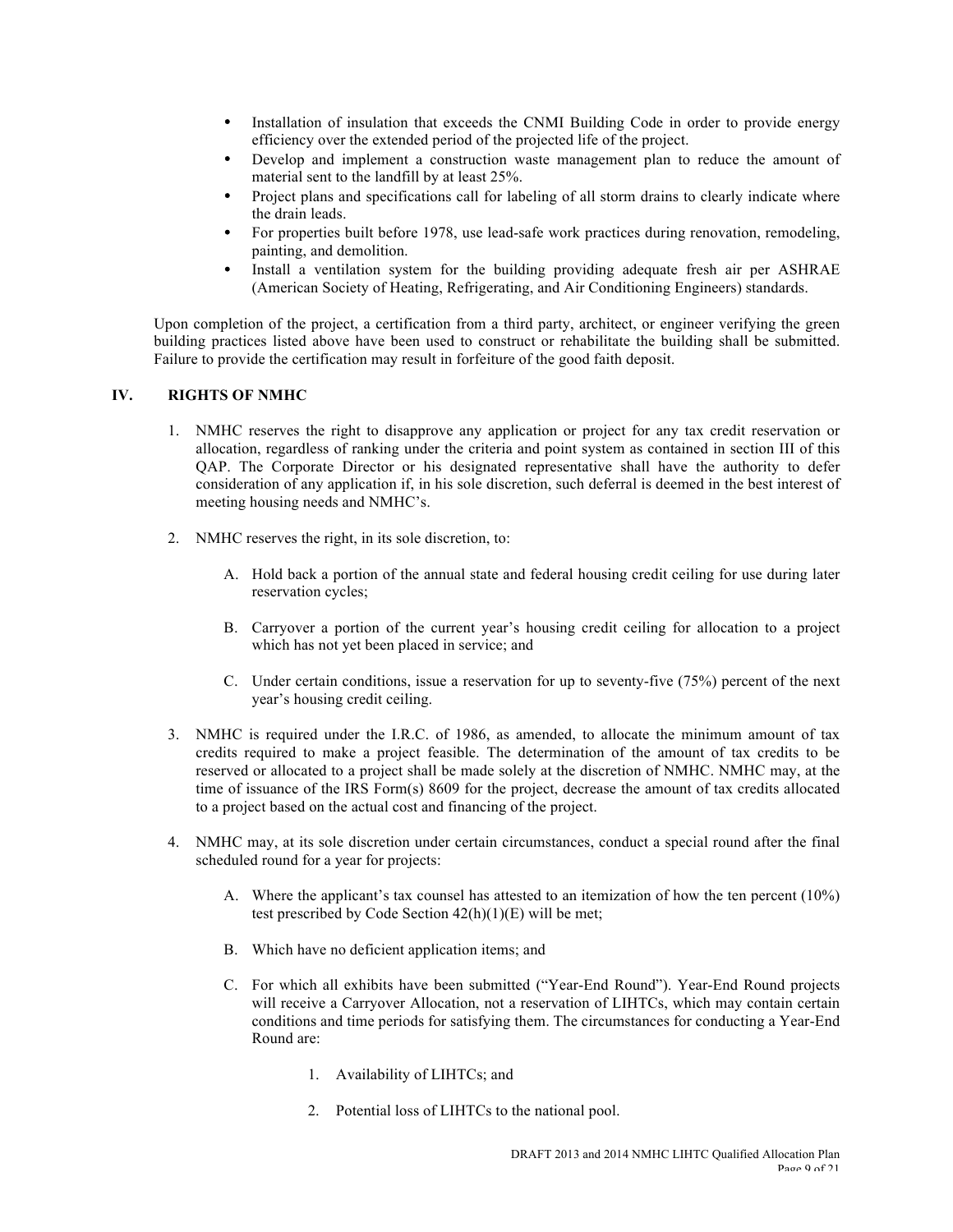When a Year-End Round is being conducted, applicants need to satisfy the above requirements in order to receive a Carryover Allocation; and LIHTCs will be processed on a first-come first-served basis and allocated to the extent available and to the extent applications can be processed.

- 5. NMHC in no way represents or warrants to any interested party which may include, but is not limited to, any developer, project owner, investor or lender that the project is, in fact, feasible or viable.
- 6. No member, officer, agent, attorney or employee shall be personally liable concerning any matters arising out of, or in relation to, the reservation or allocation of the Low-Income Housing Tax Credit.

## **V. COMPLIANCE MONITORING PLAN**

- 1. *Summary*: NMHC shall monitor compliance with all applicable Federal Program requirements for the period a project is committed to providing low-income rental units. NMHC will require:
	- A. That all qualified tenants of a project be certified upon occupancy and be re-certified annually to ensure compliance.
	- B. That all projects:
		- 1. Maintain copies of the income certification for each tenant on forms approved by NMHC;
		- 2. Maintain records regarding:
			- a. Number of rental units (including number of bedrooms and size of square footage of each bedroom);
			- b. Percentage of rental units that are low-income units;
			- c. Rent charged on each rental unit including utility allowances;
			- d. Number of occupants in each low-income unit for those buildings receiving tax credits prior to 1990;
			- e. Documentation regarding vacancies in the building;
			- f. Eligible and qualified basis of the building at the end of the first year of the credit period, and at the end of each year until required set-asides are met; and
			- g. Character and use of the nonresidential portion of the building that is included in the building's eligible basis, all in accordance with the rules published by the Internal Revenue Service.

NMHC may perform an audit annually but at a minimum, once every three years, and shall have access to all books and records upon notice to the project owner. Annually, owners of LIHTC projects will be required to certify to NMHC that for the previous year:

- The minimum set-aside requirement was met;
- There was no change in the applicable fraction, or an explanation if there was a change;
- Appropriate income certifications and documentation have been received for each lowincome tenant;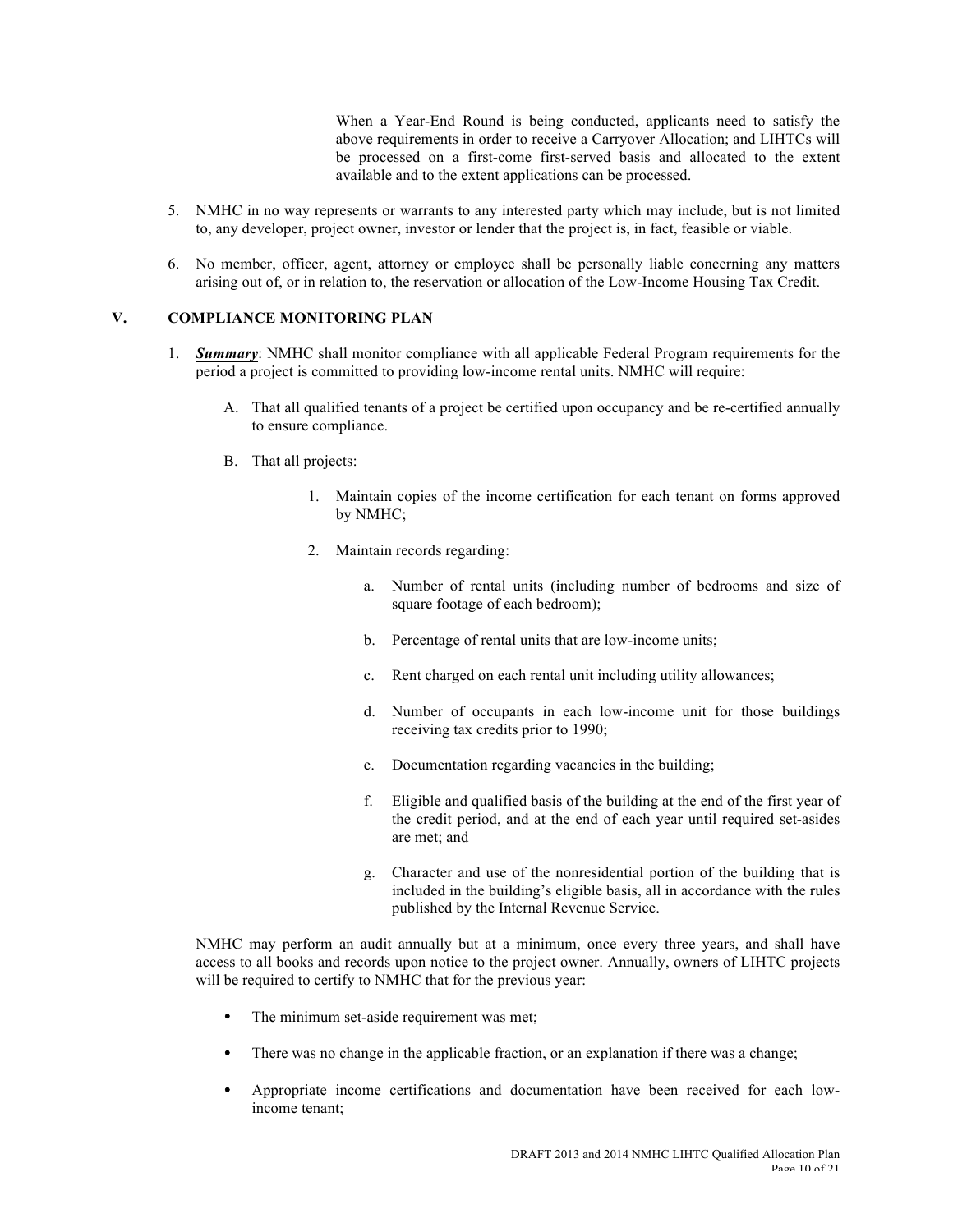- Each low-income unit was rent-restricted in accordance with Section 42 IRC;
- All units were for use by the general public and used on a no transient basis (except for transitional housing for the homeless as provided for in Section 42 IRC);
- Each building was suitable for occupancy, taking into account local health, safety and building codes;
- There was no change in the eligible basis in the project, or an explanation if there was a change;
- All tenant facilities included in the eligible basis were provided on a comparable basis without charge;
- Rentals of vacancies were done in accordance with Section 42 IRC;
- Rentals of units were done in accordance with Section 42 IRC if any tenant's income increased above the limit allowed Section 42 IRC; and
- A Restrictive Covenant document was in effect for the project, for those buildings receiving credits after 1989, all in accordance with the rules published by the Internal Revenue Service.

In addition to the above criteria, NMHC reserves the right at any time to take any action it deems appropriate if it becomes aware of non-compliance and/or violations under the LIHTC Program. As evidence of such finding of non-compliance and/or violation, NMHC may:

- Conduct and rely upon its own investigations;
- Rely upon any order of a court with jurisdiction;
- Rely upon notice of such a finding from any federal or state agency with investigative or regulatory jurisdiction regarding the subject matter (i.e. IRS, DOJ, HUD, CNMI Office of the Attorney General); or
- Make a determination based upon the failure to report or affirmatively disclose information to NMHC.

If NMHC becomes aware of non-compliance, the Internal Revenue Service shall be notified in accordance with the rules published by the Internal Revenue Service. Please consult with your tax attorney and/or LIHTC consultant regarding Internal Revenue Code regulations. Owners are responsible for keeping abreast of current Program requirements. The guidelines outlined below pertain to projects allocated Federal and State Low Income-Housing Tax Credits in the CNMI.

#### 2. *Compliance*

A. *Owner/Manager Training*: Owners, managing agents, and on-site managers should attend or document that they have recently attended training on management and compliance prior to leasing any units, but no later than receipt of IRS Form 8609, which certifies an allocation of tax credits. Training may be required following significant or repeated noncompliance events. At minimum, such training should cover key compliance terms, qualified basis rules, determination of rents, tenant eligibility, file documentation, next available unit procedures and unit vacancy rules, agency reporting requirements, record retention requirements, and site visits.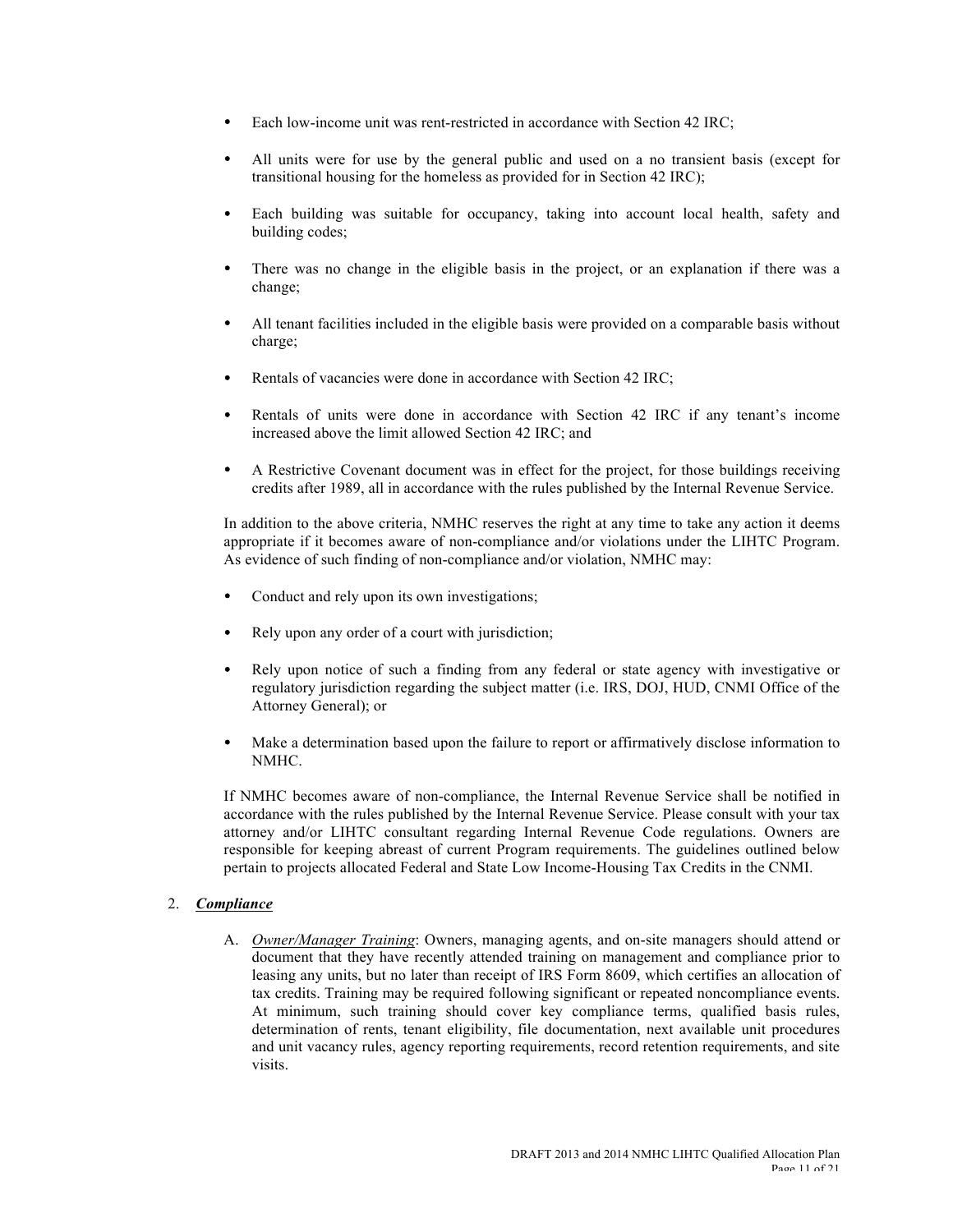- B. *Set-Aside*: The project must comply with the low-income set-aside requirements of Section 42 IRC as chosen by the owner at the time of receiving the credits. The minimum requirements are either:
	- 1. Twenty percent (20%) or more of the units are occupied by tenants having a household income of fifty percent (50%)or less of the area median gross income (the "20-50 requirement"); or
	- 2. Forty percent (40%) or more of the units in the project are occupied by tenants having a household income of sixty percent (60%) or less of the area median gross income (the "40-60 requirement").

Tenant income is calculated in a manner consistent with the determination of annual income under Section 8 of the United States Housing Act of 1937, as directed by the Internal Revenue Code. Area median incomes are determined annually by the U.S. Department of Housing  $\&$ Urban Development (HUD), and are available from NMHC.

- C. *Rent*: Units in the project must be rent-restricted to either thirty percent (30%) of the median income adjusted for family size for the area in which the project is located or rent-restricted to thirty percent (30%) of the imputed income limitations based on unit size. This rent restriction must be maintained throughout the Term of the Compliance and Extended-use period. *See "4. Rent Restrictions" in this section for further information*.
- D. *Term of Compliance*: Projects must comply with the eligibility requirements for the initial fifteen (15) year period ("compliance period").
- E. *Annual Certification and Record Retention*: These and other compliance requirements as listed in Section 1. Summary must be certified annually by the owner through the submission of the Annual Report. The Annual Report includes the Owner's Certificate of Continuing Program Compliance and shall be submitted by February 1 of each year throughout the compliance and extended-use period. The Annual Report and the supporting documentation verifying the information on the Annual Report must be kept for a minimum of six (6) years after the due date (with extensions) for filing the federal income tax return for that year. However, the records for the first year of the credit period must be retained for at least six (6) years beyond the due date (with extensions) for filing the federal income tax return for the last year of the compliance period of the building, in accordance with published IRS guidelines.
- F. *IRS Form 8609*: The owner shall complete Part II of IRS Form 8609 and submit with subsequent Annual Report.
- G. *Qualified Basis Tracking Sheet (QBTS)*: This form shall be submitted annually until the required set-asides are established. Documents will provide information on original tenants qualifying each building for tax credits minimum set-asides, and other set-asides.
- H. *Status Reports*: This report is to be submitted annually by owners in such format as required by NMHC or its Authorized Delegate to document and track the continuous compliance of tax credit units. The documents report data that tenants are income eligible at move-in, that occupants of LIHTC units are re-certified at least on an annual basis and that the unit rents are restricted. Documentation will also indicate compliance with the vacant unit rule and 140% rule. The tracking of tax credit units substantiates the maintenance, increase or reduction of each BIN's qualified basis.

## 3. *Qualifying Households*

A. *Qualifying Households*: Applicants for low-income units should be advised early in their initial visit to the project that there are maximum income limits, which apply for these units.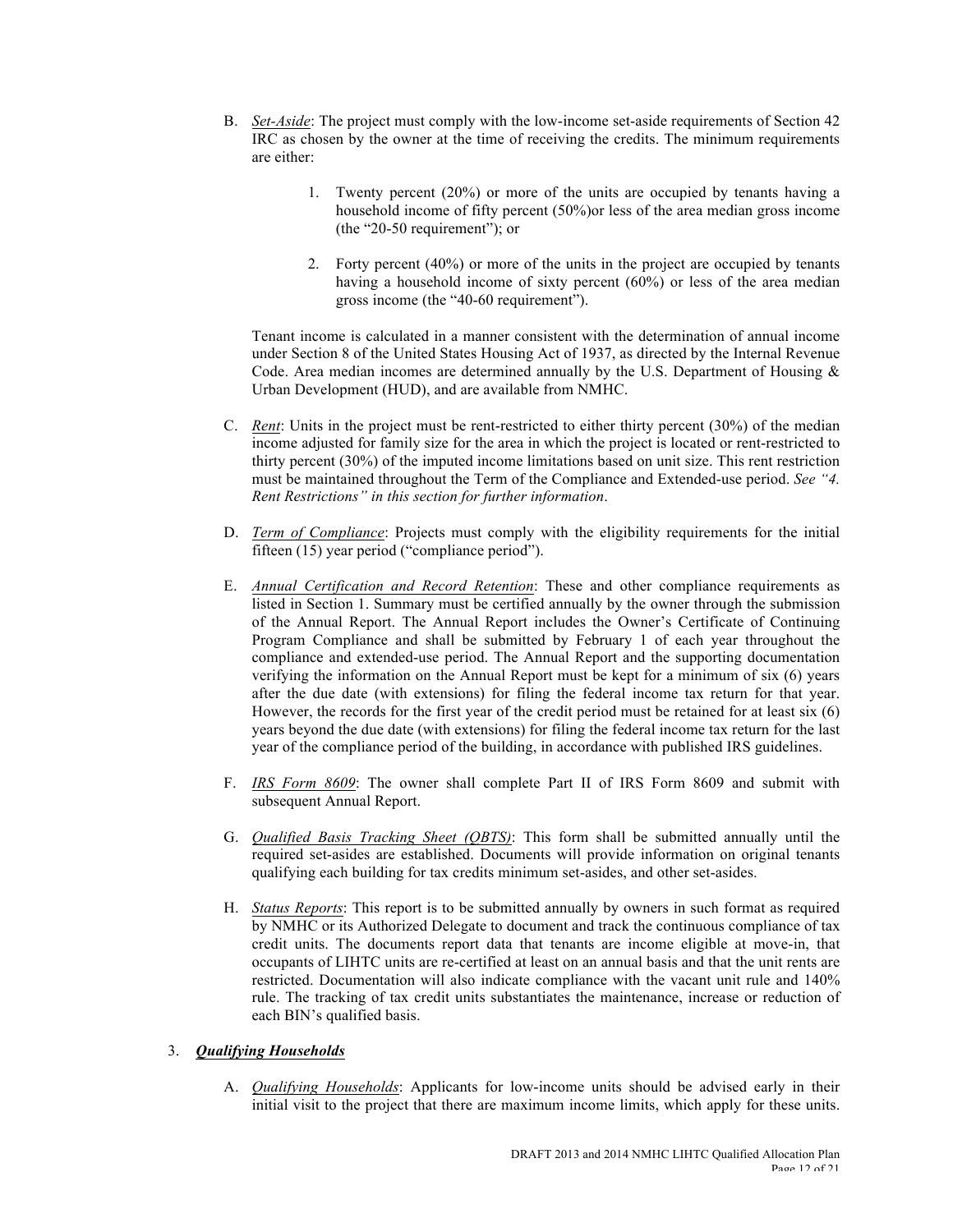Management should explain to the tenants that the anticipated income of all persons expecting to occupy the unit must be verified and included on a Tenant Income Certification (TIC) prior to occupancy, and re-certified on an annual basis. Applicants should be informed of other Internal Revenue Services requirements such as the Student Rule and Recertification's.

- B. *Unborn Children*: In accordance with the HUD Handbook 4350.3, the owner shall include unborn children in determining household size and applicable income limits. If permitted by state laws, the owner shall require documentation of pregnancy in such circumstances.
- C. *Student Households*: In accordance with the Internal Revenue Code, a household comprised entirely of full-time students may not be counted as a qualified household, unless the household meets at least one exception. Refer to the Internal Revenue Code for additional guidelines on the exceptions. Owner shall utilize a lease provision requiring tenants to notify the managing agent of any change in student status.
- D. *Calculating Anticipated Tenant Income*: The owner shall qualify tenants by calculating household income using the gross income the household anticipates it will receive in the 12 month period following the effective date of the income verification or Recertification. Anticipated income should be documented in the tenant file by third party verification whenever possible, or by an acceptable alternate method of verification with documentation as to why third party verification was not available. Owner shall use current circumstances to project income, unless verification forms or other verifiable documentation indicate that an imminent change will occur. Owner shall refer to HUD Handbook 4350.3 for guidance on the proper calculation and verification of income and assets per IRC regulations.
- E. *Certification*: Upon acceptance of an applicant to the project, a TIC must be completed for the applicant and certified to by the applicant and the owner. The form is a legal document which, when fully executed, qualifies the applicants to live in the set-aside units in the project. The TIC must be executed along with the lease prior to move-in. No one may live in a unit in the project unless he/she is certified and under lease.

The original copy of the executed TIC form is to be retained in the applicant's file. The TIC and the supporting documentation verifying the TIC must be kept for a minimum of six (6) years after the due date (with extensions) for filing the federal income tax return for that year. The records for the first year of the credit period, however, must be retained for at least 6 years beyond the due date (with extensions) for filing the federal income tax return for the last year of the compliance period of the building, in accordance with published IRS guidelines.

F. *Recertification*: For projects with less than 100% set-aside:

To ensure each unit is complying with the LIHTC income restrictions, NMHC requires:

- a. The owner to annually recertify each tenant's income and household composition; and
- b. Each tenant is to report certain changes in income and household composition which occur between regularly scheduled recertifications.

If the income of the tenants in a unit who have been previously verified increases above 140 percent of the applicable income limitation, the unit may continue to be counted as a lowincome unit as long as the next available unit of comparable or smaller size is occupied by a qualified low-income tenant, and the rent continues to be restricted for the initial unit.

Each tenant's annual recertification is to be completed within one year of last recertification. The request for recertification shall be made between 60 and 90 days before the effective date, and it must clearly state that the tenant has ten (10) calendar days in which to contact the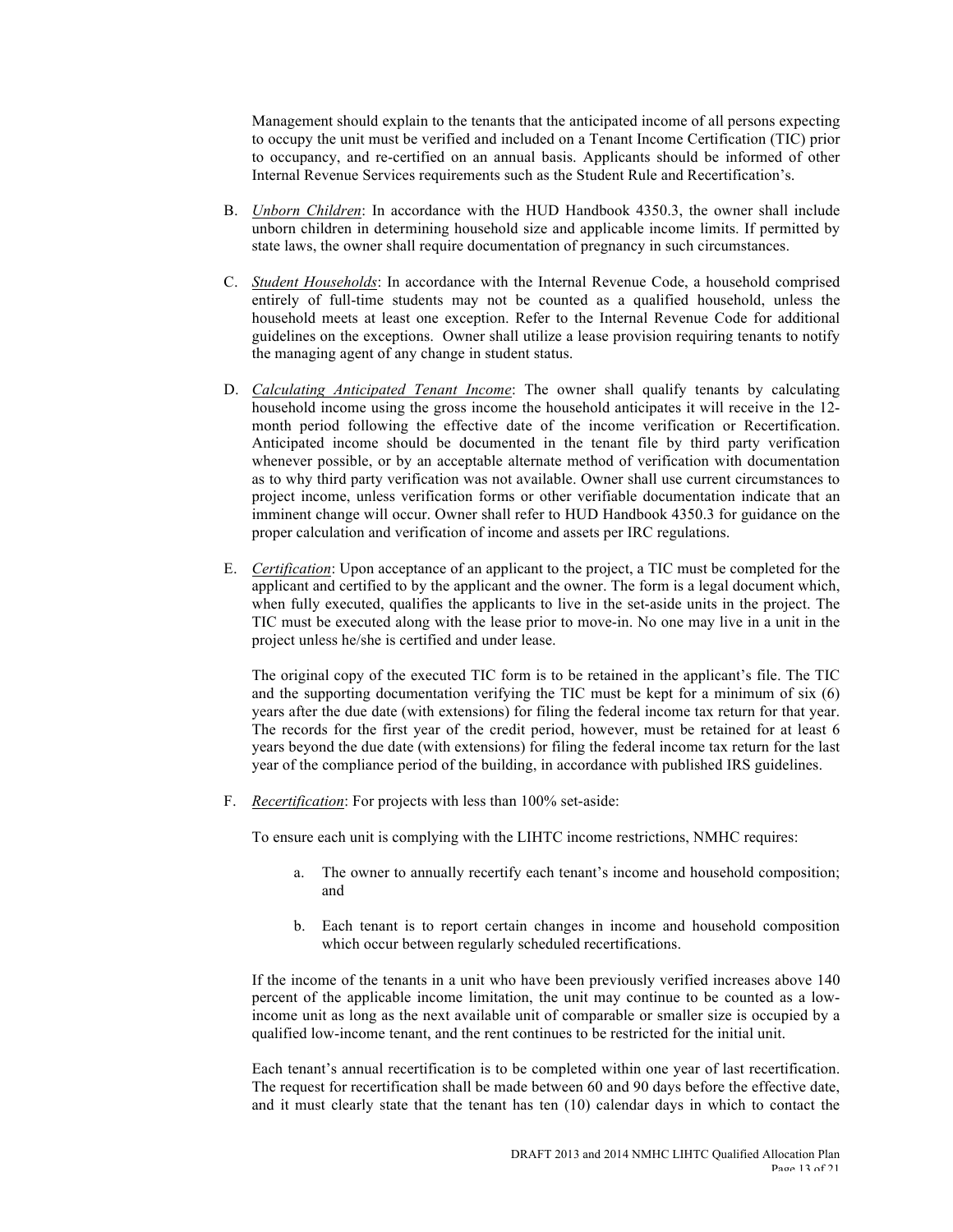owner to begin recertification processing. The notice must also state the days and hours available for the interview, the information the tenant should bring to the interview, and how and whom to contact to schedule the interview. Upon recertification of the tenant's income, the owner shall complete a new TIC, which shall be certified to by the owner or owner's designee.

- G. *Past-Due Recertification*: A recertification is considered past due if the TIC for the tenant is not certified by tenant and owner within twelve months of the last recertification.
- 4. *Rent Restrictions*: Projects receiving Low-Income Housing Tax Credits after January 1, 1990 must comply with the following procedures:
	- A. Units in the project must be rent-restricted to thirty percent (30%) of the imputed income limitations for each unit, based upon HUD area median incomes and size of units. Rents are imputed by bedroom size in the following manner:
		- 1. A unit which does not have a separate bedroom one (1) individual; and
		- 2. A unit with one (1) or more separate bedrooms 1.5 individuals per bedroom.
	- B. Gross rent does not include any payment for various rental assistance programs and supportive service assistance as outlined in Section 42 IRC. Gross rent must include any allowance for utilities.

HUD publishes the area median incomes for each state annually. Updated income limits must be implemented pursuant to IRS Revenue Ruling 94-57, "Taxpayers may rely on a list of income limits released by HUD until 45 days after HUD releases a new list of income limits, or until HUD's effective date for the new list, whichever is later." Rents may be increased accordingly as the area median income increases. If the income of the tenants in a unit who have been previously verified increases above 140 percent of the applicable income limitation, the unit may continue to be counted as a low-income unit as long as the next unit of comparable or smaller size is occupied by a qualified low-income tenant, and the rent continues to be restricted for the initial unit.

- 5. *Eviction of Tenant*: Once an eligible tenant has been certified and admitted to the project, the tenant may not be displaced solely due to an increase in the tenant's household income beyond the restricted limit.
- 6. *Audits*: The project may be subject to a management audit by NMHC or its Authorized Delegate annually but, at a minimum, once every three years. Notification of an audit shall be given to the owner at least thirty (30) days prior to such audit. The results of the management audit and the recommendations for corrective action to protect and maintain the project shall be transmitted to the owner within thirty (30) days following the completion of the audit.

The purpose of the audit will be to conduct a physical inspection of the building and/or project, and, for at least twenty percent (20%) of the project's low-income units, to inspect the units and review the low-income certifications, documentation supporting the certifications, and rent records for the tenants in those units. The audit may also consist of a review of first year tenant records, a review of the documentation supporting the Annual Report, and any other documentation necessary for NMHC to make a determination as to whether the project is not in compliance with Section 42 IRC.

When conducting tenant file reviews, NMHC's and its Authorized Delegate's reviews shall include, but not be limited to:

A. Completed rental application, including certification of assets and disposal of assets, if applicable;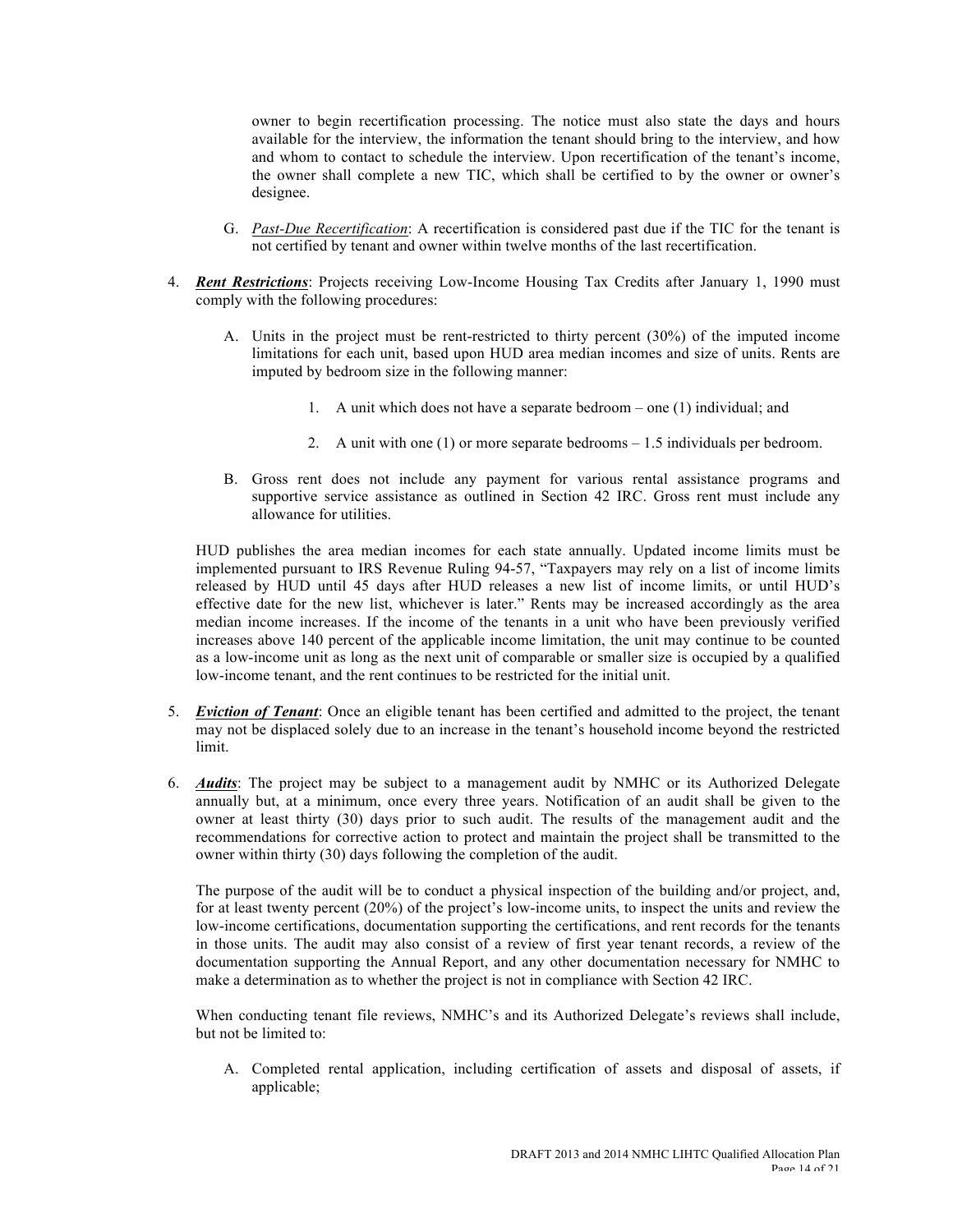- B. Tenant income certification completed for move-in and current year, including all required signatures and dates;
- C. Income verification(s) completed and documented;
- D. Assets verified in accordance with IRC regulations;
- E. Student eligibility documentation;
- F. Lease and lease addendums completed at move-in;
- G. Utility allowance on file;
- H. Review of first year tenant records which qualified the project initially for tax credits.

The owner shall have a period of thirty (30) days in which to respond to the findings of the management audit. NMHC shall review the owner's response to determine the extent to which the issues raised in the management audit letter are addressed. Findings, whether corrected or not, will be reported to the IRS. *See the following Section 10 for information on notification to the IRS of any noncompliance found in the management audit.*

7. *Rural Housing Service (RHS) and Tax-Exempt Bond Issue Projects*: In accordance with the published IRS guidelines on compliance monitoring, an exception may be granted to RHS projects under its section 515 program and buildings or projects of which fifty percent (50%) or more of the aggregate basis is financed with the proceeds of tax-exempt bonds.

The IRC regulations allow for exception of a building from the inspection requirement if the building is financed by RHS under the section 515 program, the RHS inspects the building [under 7 CFR part  $1930(C)$ ], and the RHS and the allocating agency enter into a memorandum of understanding, or other similar arrangement, under which the RHS agrees to notify the allocating agency of the inspection results. Irrespective of the physical inspection standard selected by the allocating agency, a lowincome housing project under Section 42 IRC must continue to satisfy local health, safety and building codes. A memorandum of understanding has not been executed between NMHC and RHS.

Annual Reports, QBTS, Compliance Monitoring Status Reports and other reports are still required of RHS projects. Although NMHC has allowed the use of the RD 1944-8, the form does not determine eligibility for specific LIHTC requirements. Owners need to determine whether the TIC will be used or a worksheet will be attached to RD 1944-8 to determine eligibility under the IRC. Management audits will still be conducted as indicated herein.

An owner who for some reason is not able to make any of the required certifications stated on the Annual Report or other requirements must inform the Agency immediately of such inability, as well as explain the reason for said inability.

#### 8. *Reporting Requirements*:

- A. The LIHTC Annual Report must be submitted annually by February 1 of each year throughout the compliance and extended-use period.
- B. Part II of the IRS Form 8609 must be completed by the owner and submitted with the initial Annual Report.
- C. Qualified Basis Tracking Sheets (QBTS) are submitted, at a minimum annually, with the LIHTC Annual Report until all set-asides are established.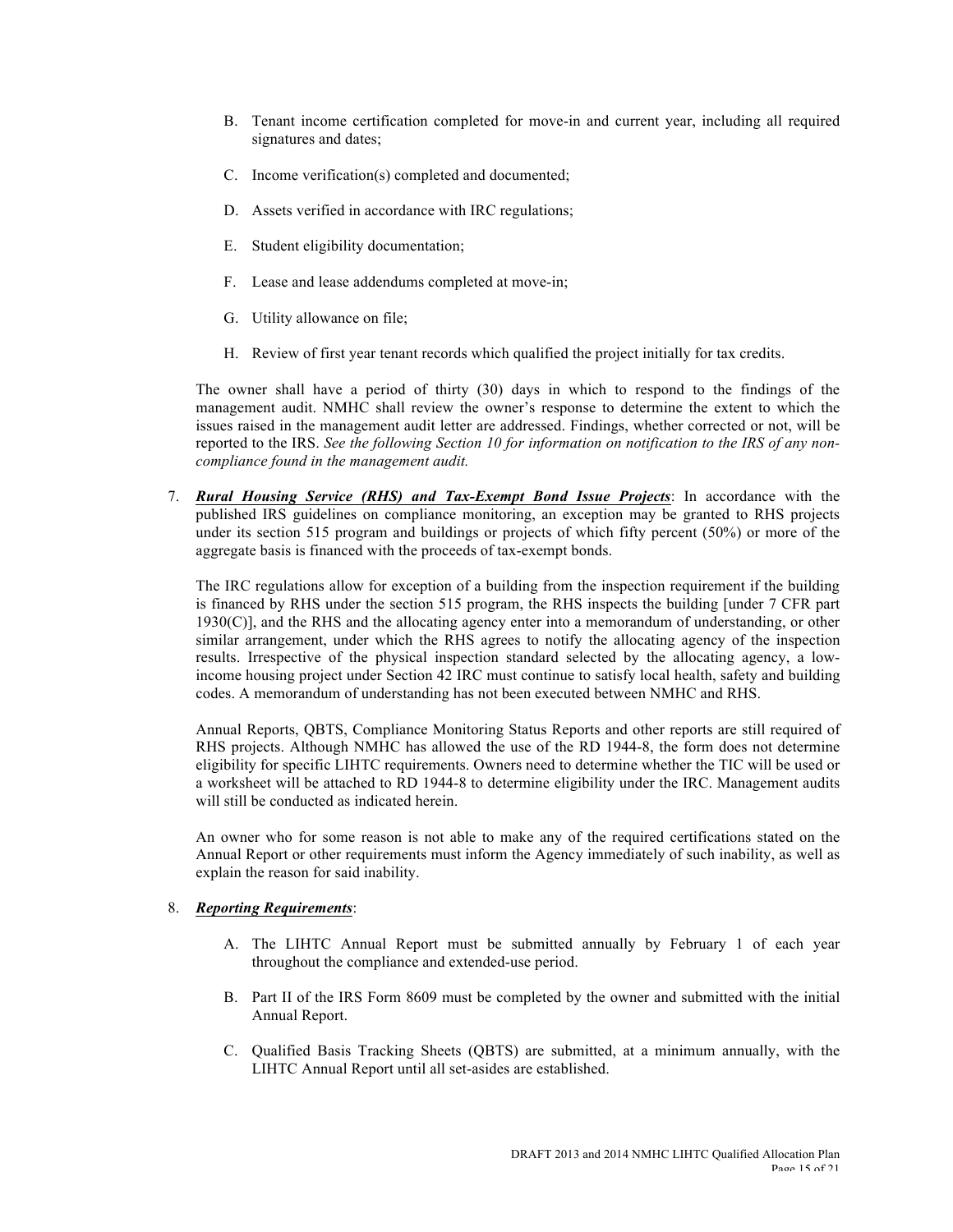- D. Status Reports are submitted annually by the owners with the Annual Report to document and track the continuance compliance of tax credit units throughout the compliance and extendeduse period.
- E. These forms must be sent in to NMHC or its Authorized Delegate at the address shown in Section II. The Certification of Eligibility and LIHTC forms listed above are available from NMHC. Additionally, NMHC has data regarding HUD area median incomes, maximum rental rates, income verification information and third party verification forms.
- 9. *Fees*: NMHC reserves the right to adjust the fees annually due to changing circumstances. *All fees are non-refundable* and shall be paid via Cashier's Check and made payable to The Northern Marianas Housing Corporation. The following fees are associated with the LIHTC Program:
	- A. *Application Fee* **–** An Application Fee of \$1,000 per application shall be payable at the time of submission of the application. The fee shall be the same for all applicants.
	- B. *Good Faith Deposit* **–** A good faith deposit of five percent (5%) of the first year's federal tax credited reserved shall be payable at the time the executed binding agreement is submitted to the NMHC. Upon allocation and issuance of the IRS Form 8609, 75 percent (75%) of the good faith deposit shall be retained by the NMHC as an administrative fee. The remainder of the good faith deposit shall be refunded to the applicant. Failure by the owner to meet any of the elections made in the scoring criteria at the time of application will result in the retention of the entire good faith deposit by the NMHC.
	- C. *Compliance Monitoring Fee* **–** A compliance monitoring fee of up to \$200 per unit for all units within each project shall be charged annually for administrative expenses. This fee shall be submitted with the LIHTC Annual Report for each year of the compliance/extended-use period. NMHC reserves the right to adjust fees due to changing circumstances annually each January 1. It will be the responsibility of NMHC to inform the owner of any changes in the annual compliance fee prior to the submission of fees. The compliance monitoring fee will be effective as of the Placed in Service date for the first building.
	- D. *Qualified Contract Processing Fee* A qualified contract fee of \$150.00 per unit for all units.
- 10. *Non-Compliance Penalties*: The penalty for non-compliance with these procedures is the potential recapture of the credits awarded and interest on the amount recaptured. The Internal Revenue Service shall determine penalties for non-compliance.

Upon determination by NMHC of non-compliance with the LIHTC Program, the owner shall be notified and given thirty (30) days to correct any discovered violations. In accordance with the Internal Revenue Service's published guidelines on compliance monitoring, NMHC will be required to notify the IRS within forty-five (45) days after the end of the thirty-day correction period, whether or not the non-compliance is corrected. NMHC will be given the opportunity on the IRS form to indicate whether the owner has corrected the non-compliance. NMHC may extend the correction period, up to a total of six (6) months, if it is determined by NMHC that good cause exists for granting such an extension. In such case, the IRS will not be notified until the end of the extended correction period.

11. *Additional Use Period*: NMHC is no longer required to report instances of non-compliance to the IRS after the initial 15 year compliance period of the Extended Use Period ("Additional Use Period"). The "AU Compliance Policy" during the Additional Use Period will concentrate on enforcing the requirements of the LIHTC program through the term of the Declaration of Restrictive Covenants for Low Income Housing Credit recorded on the property. The AU Compliance Policy is largely based on the procedures of the initial compliance period. Unless noted below, the policy and procedure for compliance during the initial compliance period shall continue to apply to the additional use period.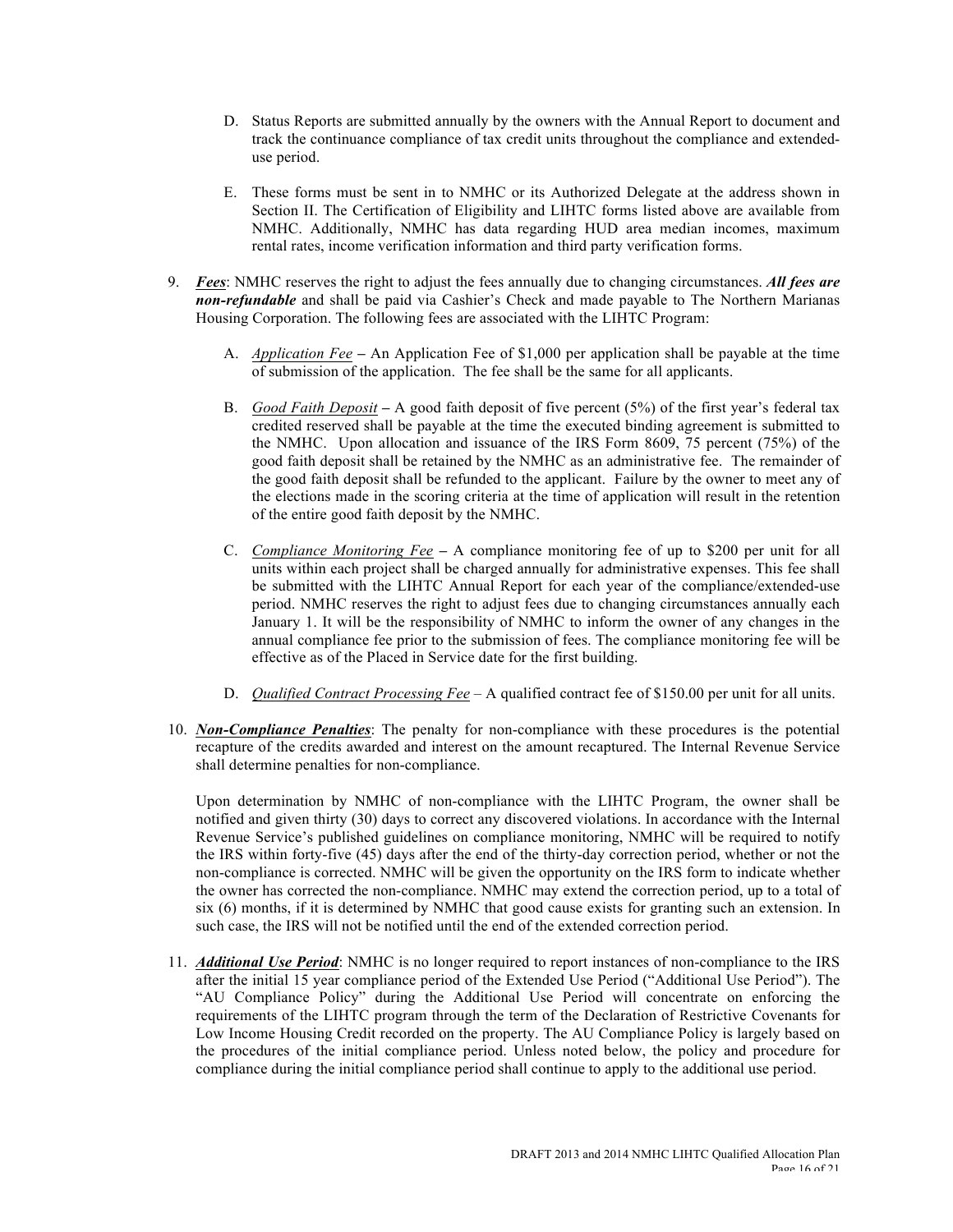- A. *Effective Date*: The AU Compliance Policy shall be effective on the first day after the expiration of the initial 15 year compliance period for the last building placed in service in the project. Generally, the additional use compliance period will begin on January 1 of the year after the expiration of the initial 15 year compliance period of the last building placed in service and be in effect until the end of the additional use period.
- B. *Income and Rent Set Aside*: Owners are subject to the Section 42 occupancy and rent restrictions required in the Declaration of Land Use Restrictive Covenants for Low-Income Housing Credits.
- C. *Student Households*: The IRC student rule no longer applies during the additional use period. However, a modified student eligibility requirement will be enforced to ensure that properties in the additional use period are not used as dormitory housing. During the additional use period, a household comprised entirely of full time students will qualify as long as at least one member of the household is an independent student or is a student in grades Kindergarten through 12 (including home schooled minors studying course material within these grades). An independent student is defined as one who is not claimed as a dependent on his/her parent's tax return (proof required).
- D. *Available Unit Rule / 140% Rule*: For projects which include market rate units, the Available Unit Rule and the 140% Rule do not apply during the additional use period. The percentage of tax credit units as specified in the Declaration of Restrictive Covenants for Low Income Housing Credits must be maintained throughout the additional use period.
- E. *Certification and Recertification:* Certification of tenants at the time of move-in shall be required during the additional use period according to the same procedure as the compliance period. Recertification of tenants will be required during the additional use period. However, if any adults are added to the household, then the household must be re-certified.
- F. *Unit Transfers*: During the additional use period, unit transfers are allowed without a new income qualification. Documentation of all unit transfers that occur shall be submitted as part of the Reporting Requirements.
- G. *Reporting Requirements*:
	- 1. The LIHTC Annual Report must be submitted annually by February 1 of each year throughout the additional-use period.
	- 2. Status Reports are submitted annually by owners with the Annual Report to document and track the continuing compliance of tax credit units throughout the additional-use period.
- H. *Site Audits*: Commencing within three years after the expiration of the Compliance Period, site audits for projects may be conducted at least once every five years. Projects that have substantial outstanding non-compliance beyond the correction period based on the findings of the most recent site audit may be subject to more frequent site audits.
- I. *Owner Inspection*: Owners shall conduct an annual physical inspection of each unit and common areas in the project.
- J. *Correction Period and Non-compliance Penalties*: Upon determination by NMHC of noncompliance with the LIHTC Program during the additional use period, the owner shall be notified and given thirty (30) days to correct any discovered violations. NMHC may extend the correction period on a case-by-case basis, up to a total of six (6) months, if it is determined by NMHC that good cause exists for granting such an extension. Owners may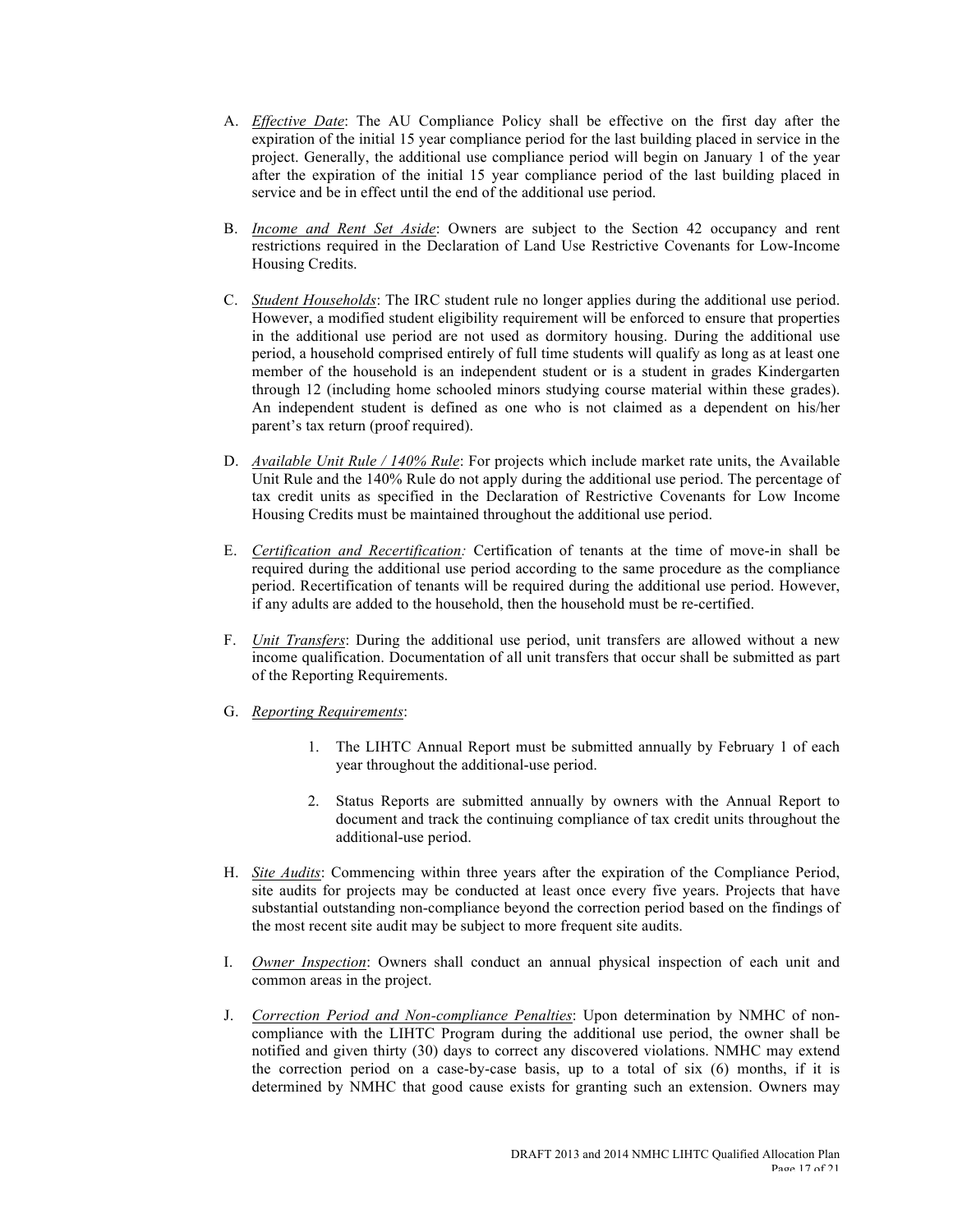request NMHC to review all outstanding non-compliance issues for a property once per calendar year after the initial correction period.

Any owner and constituent entities involved in management and ownership of a project with an unresolved finding of non-compliance beyond the initial correction period may be deemed to be *Not in Good Standing* by NMHC. Owners must clear all outstanding non-compliance issues to be deemed in *Good Standing* with NMHC.

### **VI. QUALIFIED CONTRACTS**

The Omnibus Reconciliation Act of 1989 required that all properties receiving an allocation of Housing Credits after January 1, 1990 are subject to an additional use period that extended the minimum affordability period of credit properties from 15 to 30 years. The 1989 Act also provided an option for owners to present a Qualified Contract ("QC") for the acquisition of the property by a prospective buyer that agrees to purchase the property for the "qualified contract price". If the state agency is not able to find a buyer to purchase the building at the qualified contract price, the additional use period is terminated.

Owners that elected to waive their option to request a Qualified Contract are not eligible. After the last day of the fourteenth year of the compliance period of the last building placed in service or the last day of the last year of a multiple year allocation, an eligible owner of the project utilizing federal LIHTCs may request a QC.

- 1. *Qualified Contract Request*: The legal owner must first submit a written request to the NMHC Corporate Director for consideration to present a Qualified Contract Request. The QC Request must also include a copy of the First year 8609s showing Part II completed for all buildings placed in service. After receiving the QC Request, NMHC shall conduct a review to determine the eligibility of an owner to submit an Inquiry, by confirming the following:
	- A. The original owner did not waive its right to request a QC during the allocation of the tax credits;
	- B. The tax credit property meets the basic physical compliance standards that are necessary to claim credits;
	- C. The owner has secured waivers of any purchase option and right of first refusal connected to the property;
	- D. The project and owners are in compliance and all programmatic requirements and are in good standing with NMHC.

If NMHC, after the review of the QC Request, determines the Owner is not eligible to submit a Qualified Contract Request Application, the Owner will be notified in writing. The owner must correct any deficiencies noted in the recent compliance monitoring before submitting a QC Request.

2. *Qualified Contract Request Application*: The Owner must file a complete Qualified Contract Request Application ("QC Application") with NMHC on such form(s) as the Corporate Director may require from time to time as prescribed. The QC Application includes any documents and any additional information as may be requested by NMHC in order to comply with the Internal Revenue Code  $§42(h)(6)(F).$ 

The QC Application shall include the Owner's proposed QC price. The QC Application shall include a report calculating the QC price prepared by an independent certified public accountant ("QC Report"). The QC Report will list all due diligence reviewed and provide a detailed calculation of the QC price. The QC Report will include an opinion and certification that the QC price was calculated in accordance with the Internal Revenue Code §42(h)(6)(F). The certified public accountant will provide a reliance letter with regard to the report and certification of QC price in the favor of NMHC.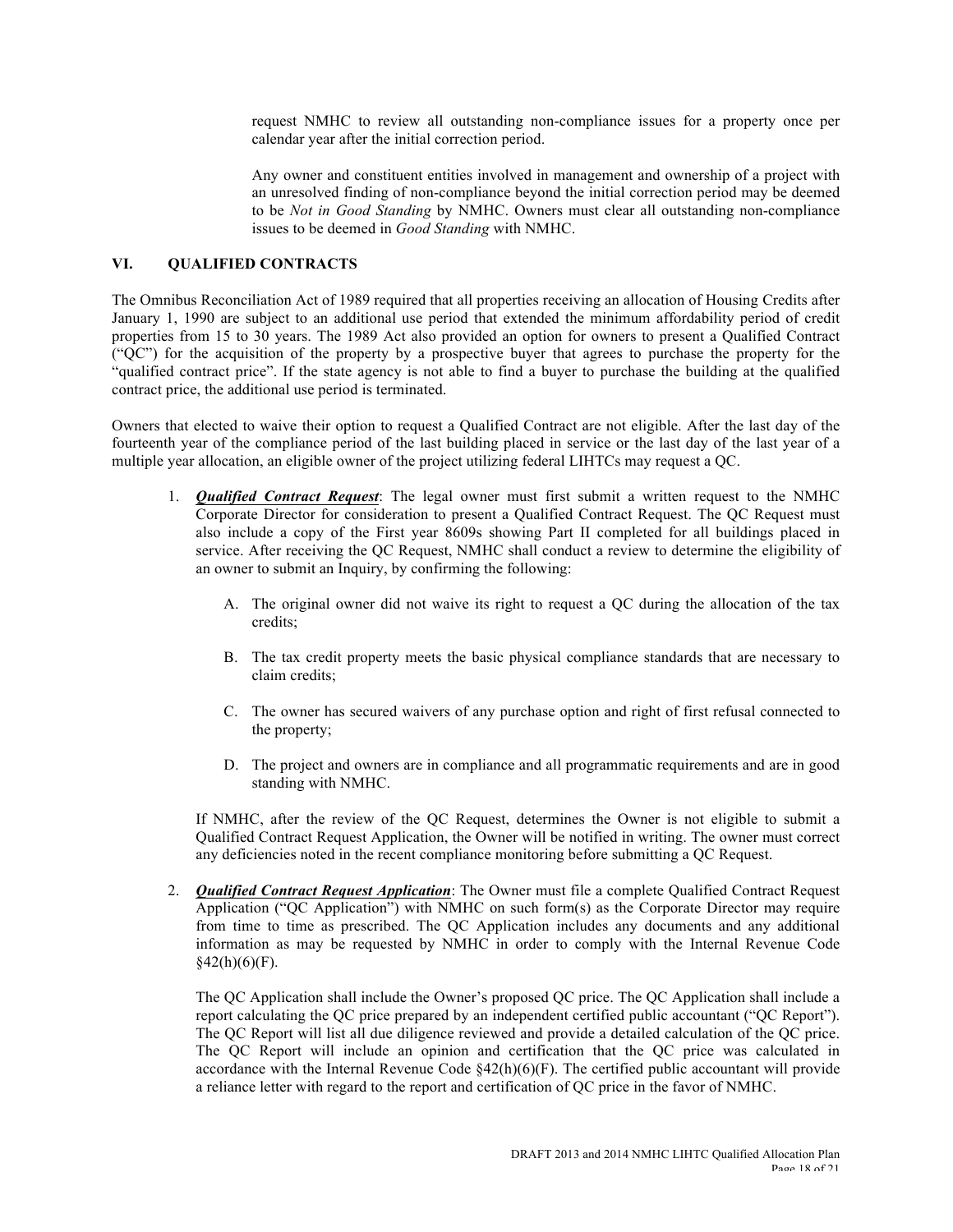- A. The owner will submit the following documents as part of its Application:
	- 1. OC Report:
	- 2. QC processing fee of \$150 per unit for all units;
	- 3. Copies of all annual partnership tax returns;
	- 4. Copies of annual audited project financial statement for all years;
	- 5. Copies of loan documents for all secured debt during the compliance period;
	- 6. Copies of partnership agreement (original, current, and all interim amendments);
	- 7. Current title report (no more than 60 days from the date of QC Application);
	- 8. A physical needs assessment for the entire project (no more than 60 days from the date of QC Application);
	- 9. An appraisal prepared by a qualified third party appraiser for the entire project (no more than 60 days from the date of QC Application);
	- 10. A Phase I environmental (no more than 60 days from the date of QC Application); and
	- 11. Any other documents, certifications, application forms or agreements required by the NMHC.
- B. The Owner must make the following documents available to interested buyers such that the buyers may conduct their due diligence:
	- 1. Copies of annual audited project financial statement for all years;
	- 2. Copies of loan documents for all secured debt during the compliance period;
	- 3. Copies of partnership agreement (original, current, and all interim amendments);
	- 4. Current title report (no more than 60 days old from the date of QC Application);
	- 5. A physical needs assessment for the entire project (no more than 60 days from the date of QC Application);
	- 6. An appraisal prepared by a qualified third party appraiser for the entire project (no more than 60 days from the QC Application);
	- 7. A Phase I environmental report (no more than 60 days from the QC Application); and
	- 8. Other relevant documents.

#### 3. *Other Terms***:**

- A. NMHC may procure a third party contractor to provide services related to the valuation, review, or inspection of the property. Owners are responsible for any costs associated with contacting and procuring the third party providers.
- B. NMHC may reject a QC Application if the Owner does not provide the proper documentation, information on the required forms, or pay for the items listed below.
- C. The 1 year period does not start until the Owner submits a complete QC Application with all required documents to the satisfaction of NMHC.
- D. The Owner will agree to release the documents listed above to interested parties. Copies of such documents will be the responsibility of the owner.
- E. The Owner also agrees to allow NMHC to advertise the property and the Qualified Contract price. Such advertising may include but is not limited to posting on the NMHC website, marketing through an agent, broker, or consultant and mailings to interested buyers.
- F. NMHC will not bind the Owner to submit a request and will not start the one-year period defined in §42(h)(6)(I) until NMHC receives a complete QC Application.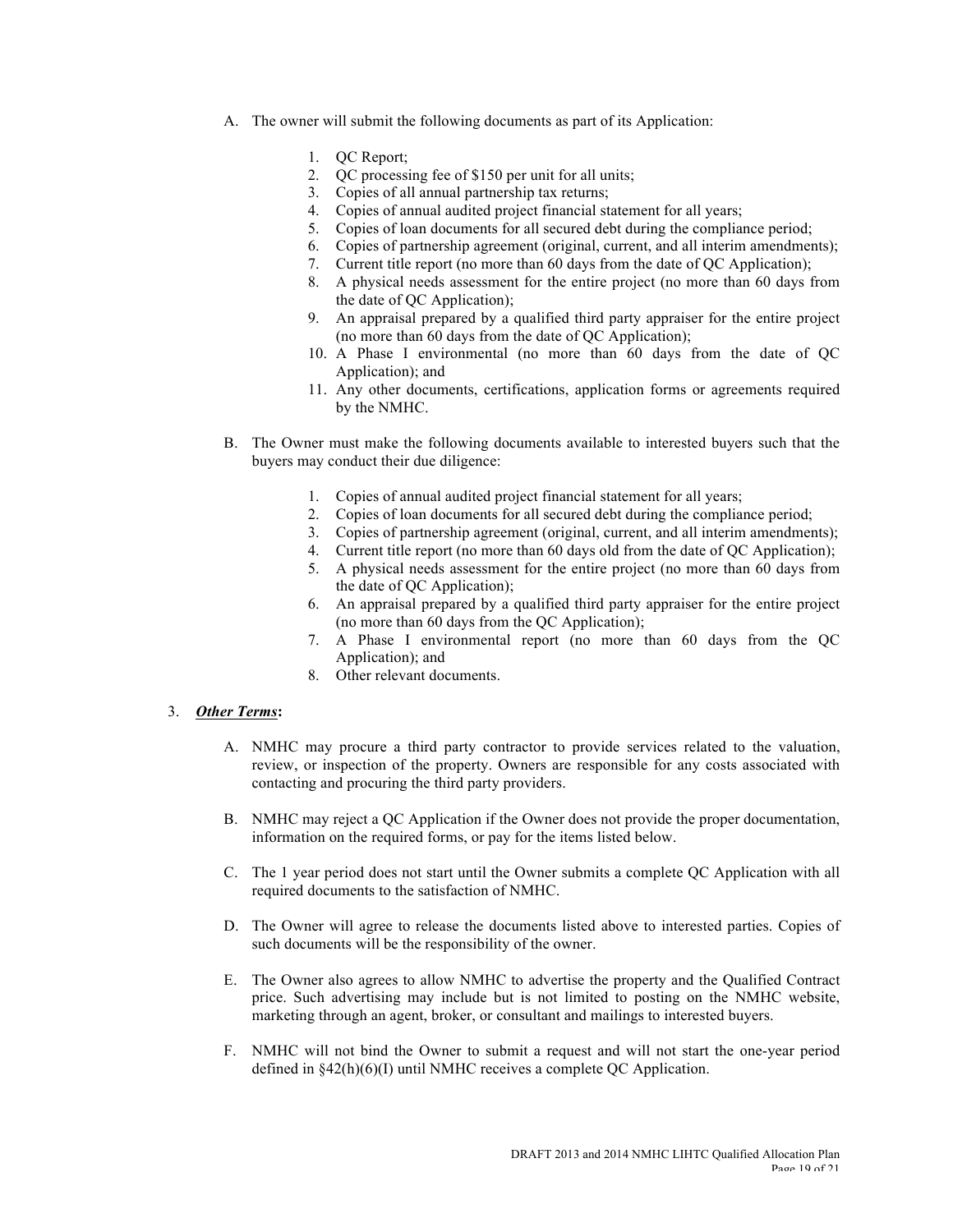- G. Owners may choose to cancel the QC Application at anytime during this process. *However the owner will only be able to request a QC once during the entire additional use period of the project. Withdrawing the application will count as the only time an owner can request a QC Application.*
- H. Under IRC  $\S 42(h)(6)(E)(i)(II)$ , NMHC's only obligation is to "present" to the Owner a bona fide contract signed by a prospective buyer to acquire the Owner's project for the QC price (the "Contract"). When NMHC presents the Contract to the Owner, regardless of when or if the Contract is fulfilled, the possibility of terminating the additional use period is removed and the project remains bound to the additional use restrictions, and shall not terminate, the additional use agreement.
- I. The buyer shall submit a form of Qualified Contract to the Owner that clearly states the intent to purchase the property for the Qualified Contract price. A copy of the Qualified Contract shall be forwarded to NMHC by the buyer or the Owner. The Owner and the buyer are free to negotiate different transaction terms.
- J. In keeping with the purpose of IRC §42, NMHC will resolve any case of doubt or interpretation in determining the QC price, both with regard to the overall process and particular projects, in favor of the lower QC price.
- K. Please note that the IRS may clarify its regulations regarding the treatment of certain costs and valuations in calculating the QC price. The IRS regulations will be used upon publication of its rules with regard to the Qualified Contract.